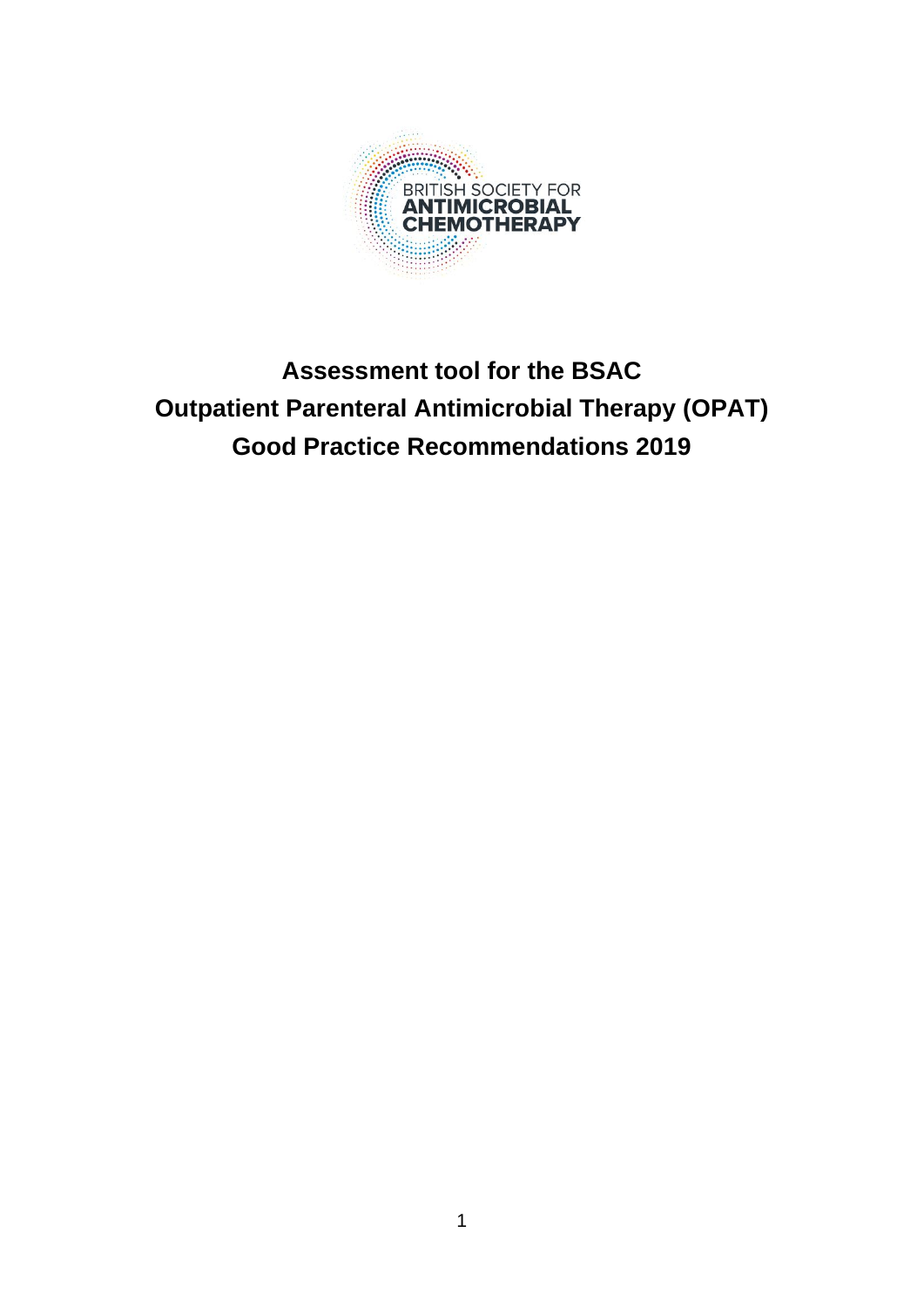## **Contents**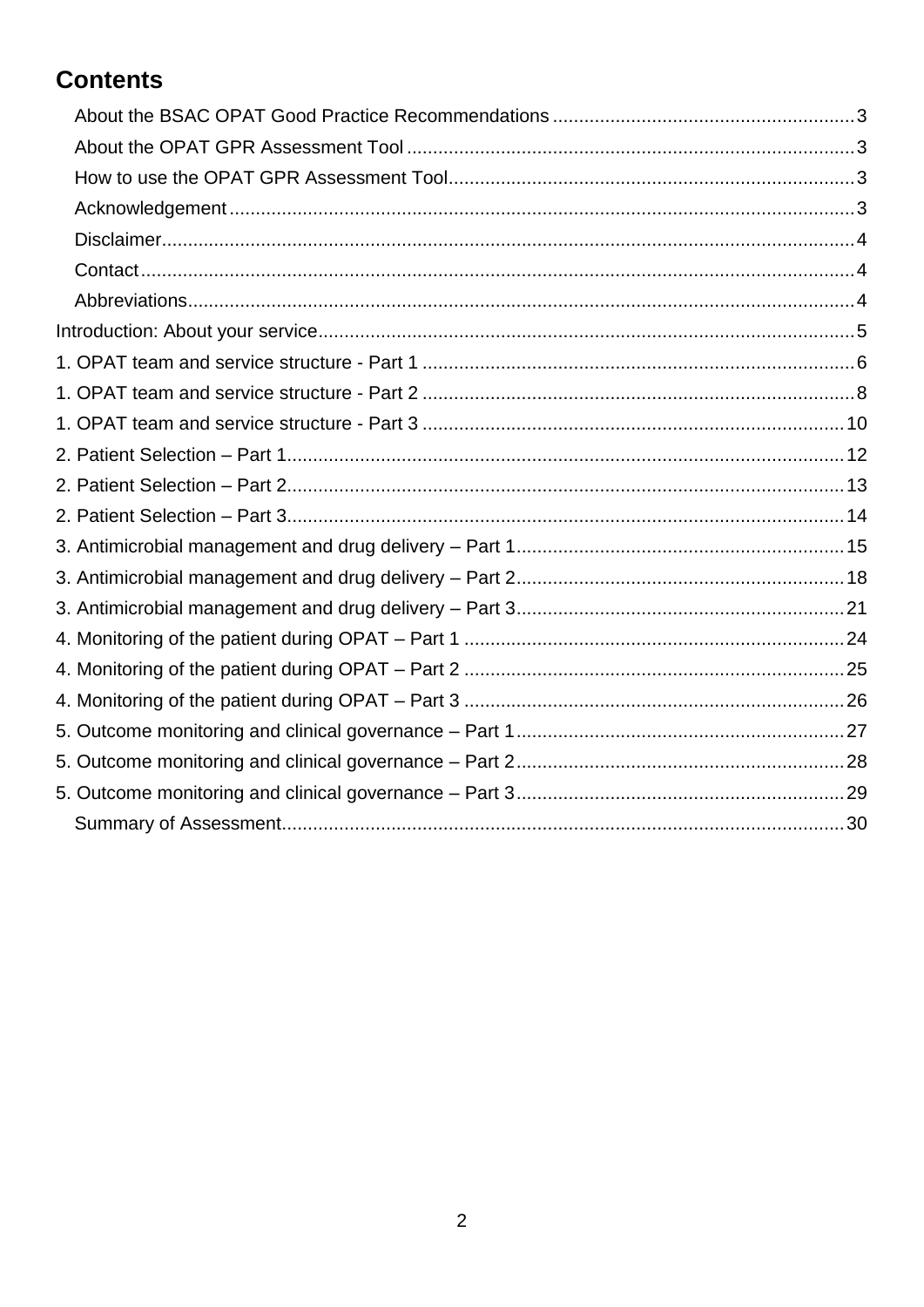### <span id="page-2-0"></span>**About the BSAC OPAT Good Practice Recommendations**

The Outpatient Parenteral Antimicrobial Therapy (OPAT) Good Practice Recommendations (GPRs) have been developed by the British Society for Antimicrobial Chemotherapy (BSAC) as part of the BSAC OPAT Initiative. The BSAC OPAT Initiative was established to support the provision of OPAT services wherever the clinical need exists.

For more information about the BSAC OPAT Initiative visit: [e-OPAT.com.](file://///BSACDC/Common/BSAC/BSAC_OPAT/Good%20Practice%20Rec/Audit%20Tool/e-opat.com) This site offers a wealth of evidence based and experience-based resources that are openly available to all healthcare professionals to inform, guide and support their practice.

#### <span id="page-2-1"></span>**About the OPAT GPR Assessment Tool**

The OPAT GPR Assessment tool is intended to enable OPAT service providers to identify the extent of overall compliance with the BSAC OPAT Good Practice recommendations.

Information collected by the tool informs service providers where their service is doing well, where improvements could be made, or where support is required.

The OPAT GPR Assessment Tool is made freely available to help you understand where you are now in your OPAT Service journey, and to plan and implement improvement initiatives.

#### <span id="page-2-2"></span>**How to use the OPAT GPR Assessment Tool**

The tool should be used in conjunction with the BSAC Outpatient Parenteral Antimicrobial Therapy (OPAT) Good Practice Recommendations (GPRs) 2019.

The tables contain all the recommendations as listed in the current version of the OPAT GPRs.

An Excel version of the assessment tool has also been provided, which can be used as an electronic record (non-printable format) and can be found on the **e-OPAT** webpage.

In the first instance, complete the fields relating to your OPAT service. Next, record which recommendations are relevant to your OPAT service.

For relevant recommendations, additional information can be entered about current activity, any actions needed to meet the recommendation, deadlines and the names of the responsible leads.

In order to fit the recommendations into a printable word document, each of the GPR sections has been divided into three parts:

- Part 1 Is the recommendation relevant to your service and what is the current activity/evidence supporting the recommendation?
- Part 2 Is the recommendation met? What are the reasons if the recommendation is not met or partially met?
- Part 3 Is there a risk associated if the recommendation is not implemented? Is there a cost or a saving associated with implementing the recommendation?

The number of relevant recommendations should be recorded alongside the number of recommendations met in the table on [page 29.](#page-29-0) This will enable the percentage of recommendations met to be calculated.

It is intended that the assessment tool is completed by the OPAT service team, rather than by a single individual.

### <span id="page-2-3"></span>**Acknowledgement**

The OPAT GPR Assessment tool has been modified from a baseline assessment tool produced by NICE.

© NICE 2019 Antimicrobial stewardship: systems and processes for effective antimicrobial medicine use. Available from https://www.nice.org.uk/guidance/NG15/resources. All rights reserved. Subject to Notice of rights. NICE guidance is prepared for the National Health Service in England. All NICE guidance is subject to regular review and may be updated or withdrawn. NICE accepts no responsibility for the use of its content in this product/publication.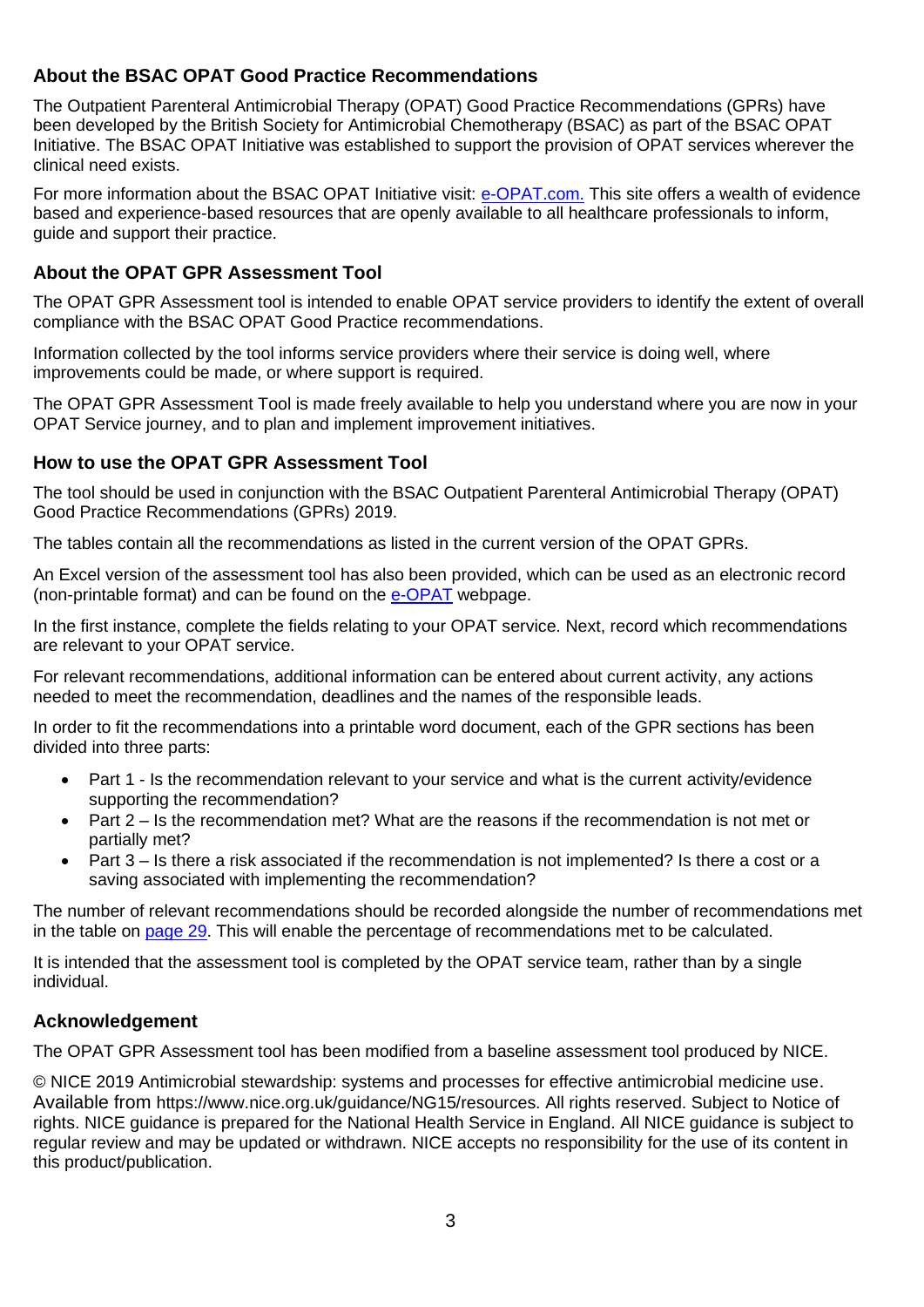#### <span id="page-3-0"></span>**Disclaimer**

This assessment tool should be used alongside the published guidance. The information contained within the tool does not supersede or replace the guidance itself.

#### <span id="page-3-1"></span>**Contact**

Any questions or comments relating to the assessment tool and/or OPAT GPRs, please email: [OPAT@bsac.org.uk.](mailto:OPAT@bsac.org.uk)

#### <span id="page-3-2"></span>**Abbreviations**

- GPR, Good Practice Recommendations
- IV, Intravenous
- RCN, Royal College of Nurses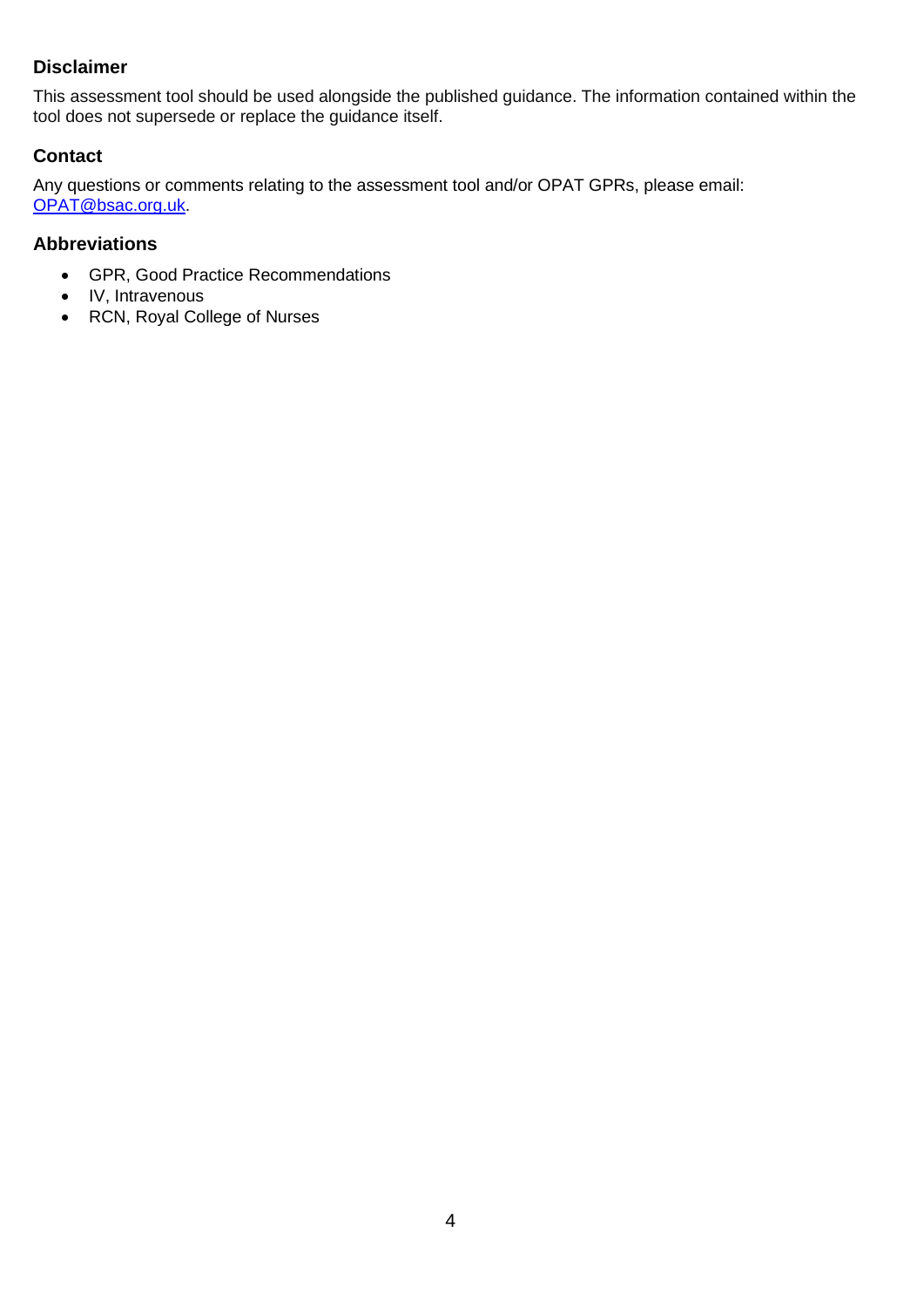## **Introduction: About your service**

Date Assessment Completed:…………………………………………………………….

<span id="page-4-0"></span>

| Name of OPAT service (optional)                                                  |  |
|----------------------------------------------------------------------------------|--|
| Where is your OPAT service situated?                                             |  |
| What is your OPAT population?                                                    |  |
| What is your OPAT service type?                                                  |  |
| What model/s of OPAT do you offer (indicate all that apply from the list below)? |  |
| 1. Daily attendance at clinic                                                    |  |
| 2.NHS nurse to patient's home                                                    |  |
| 3. Private provider to patient's home                                            |  |
| 4. Patient or carer administration                                               |  |
| 5. Other (please specify)                                                        |  |
| Year OPAT service established?                                                   |  |
| Please record the approximate number of OPAT patients per year                   |  |
| Please record the approximate number of OPAT days of service per year            |  |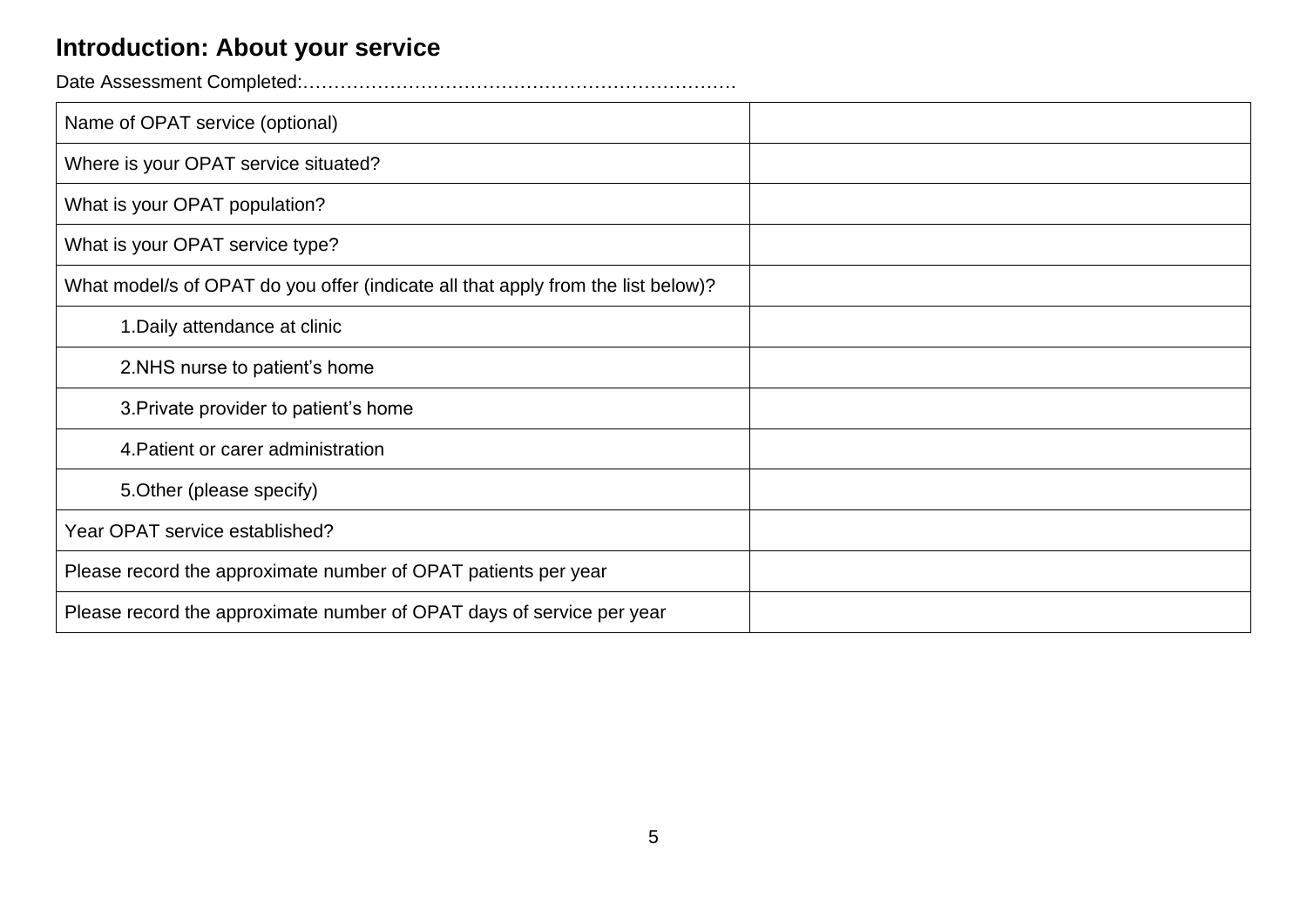### **1. OPAT team and service structure - Part 1**

<span id="page-5-0"></span>

|     | <b>OPAT</b><br>recommendation                                                                                                                                                                                                                                                                                                                                                                                                                                                                  | Is the<br>recommendation<br>relevant?<br><b>Yes/No/Not sure</b> | <b>Current activity/evidence</b> |
|-----|------------------------------------------------------------------------------------------------------------------------------------------------------------------------------------------------------------------------------------------------------------------------------------------------------------------------------------------------------------------------------------------------------------------------------------------------------------------------------------------------|-----------------------------------------------------------------|----------------------------------|
| 1.1 | In non-inpatient settings, IV antibiotics should be<br>delivered within a formal OPAT service with clear<br>pathways for early discharge or admission<br>avoidance, in order to ensure patient safety.                                                                                                                                                                                                                                                                                         |                                                                 |                                  |
| 1.2 | The OPAT team should have clear managerial<br>and clinical governance lines of responsibility.                                                                                                                                                                                                                                                                                                                                                                                                 |                                                                 |                                  |
| 1.3 | The OPAT team should have an identifiable lead<br>clinician.<br>All OPAT team members should have identified<br>time for OPAT in their job plans.                                                                                                                                                                                                                                                                                                                                              |                                                                 |                                  |
| 1.4 | The OPAT multidisciplinary team should include,<br>as a minimum, a medically qualified clinician (e.g.<br>an infectious diseases physician, internal<br>medicine specialist, cystic fibrosis physician,<br>paediatrician or a surgeon with an infection<br>interest), a medically qualified infection specialist<br>(infectious diseases physician/paediatric<br>infectious diseases specialist or clinical<br>microbiologist), a specialist nurse and a clinical<br>antimicrobial pharmacist. |                                                                 |                                  |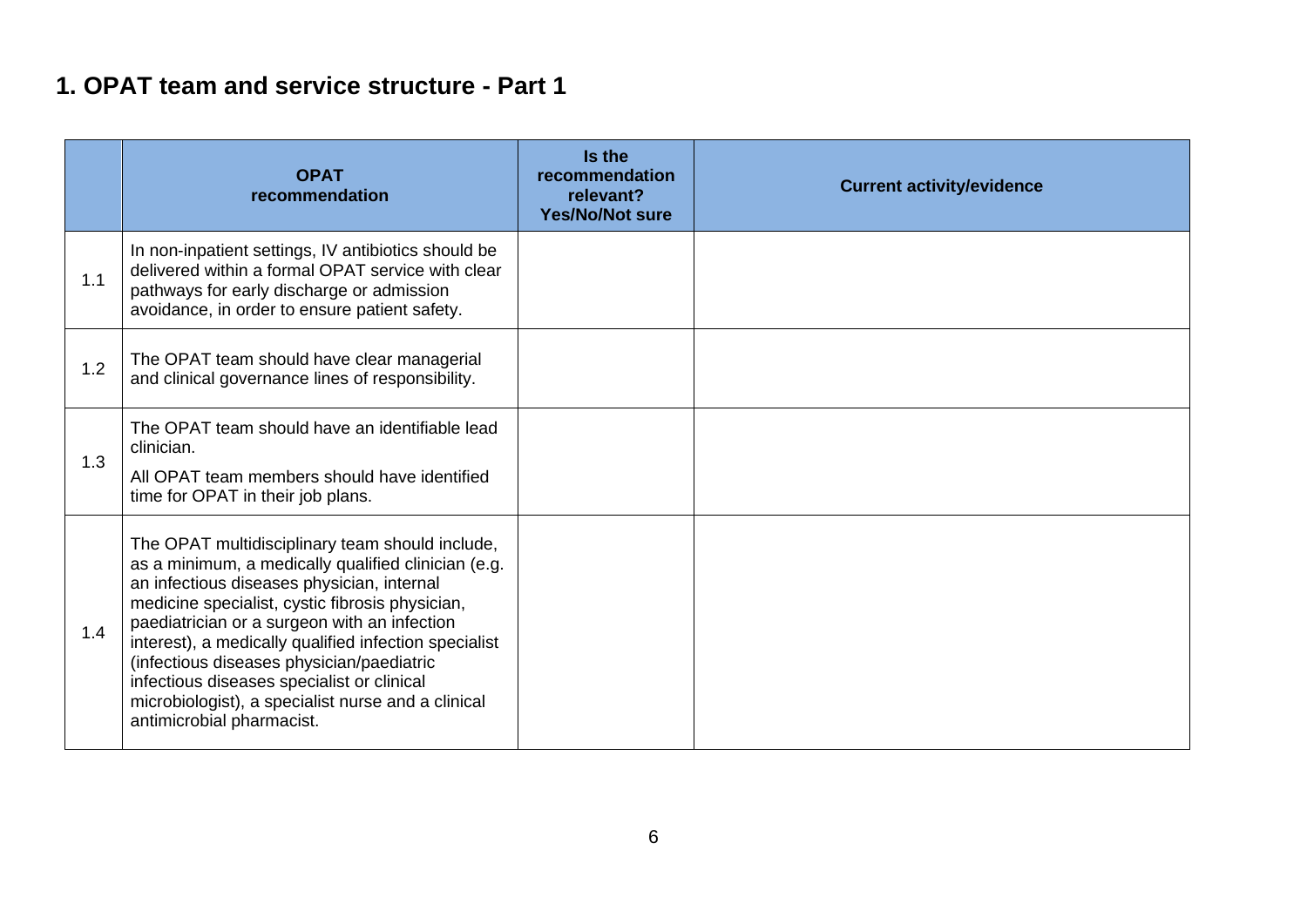|      | <b>OPAT</b><br>recommendation                                                                                                                                                                                                                                                                                                                                                                                                                        | Is the<br>recommendation<br>relevant?<br>Yes/No | <b>Current activity/evidence</b> |
|------|------------------------------------------------------------------------------------------------------------------------------------------------------------------------------------------------------------------------------------------------------------------------------------------------------------------------------------------------------------------------------------------------------------------------------------------------------|-------------------------------------------------|----------------------------------|
| 1.5  | A management plan (including use of<br>standardized treatment regimens or specific<br>patient group directions) should be agreed<br>between the OPAT team and the referring team<br>for each patient and this should be documented.<br>This plan should include other relevant specialists<br>and other possible treatment modalities, e.g.<br>surgical or radiological intervention for source<br>control. It should also state the treatment goal. |                                                 |                                  |
| 1.6  | OPAT teams should develop local algorithms for<br>novel treatment strategies, for example, longer<br>acting antimicrobials, new infusion devices, etc.                                                                                                                                                                                                                                                                                               |                                                 |                                  |
| 1.7  | OPAT services should consider the role of<br>telemedicine for supporting suitably identified<br>patients at home.                                                                                                                                                                                                                                                                                                                                    |                                                 |                                  |
| 1.8  | Lead clinical responsibility for patients receiving<br>OPAT should be agreed between referring<br>clinician and OPAT clinician and documented.                                                                                                                                                                                                                                                                                                       |                                                 |                                  |
| 1.9  | There should be communication between the<br>OPAT team, the patient's general practitioner, the<br>community team (when appropriate) and the<br>referring clinician. As a minimum this should<br>include notification of acceptance onto the OPAT<br>programme, notification of completion of therapy<br>and notification of further follow-up/management<br>plan post OPAT.                                                                         |                                                 |                                  |
| 1.10 | The written communication should be clear, multi-<br>disciplinary (e.g. an integrated care pathway) and<br>available and accessible to all relevant members<br>of the clinical team at all times including out of<br>hours.                                                                                                                                                                                                                          |                                                 |                                  |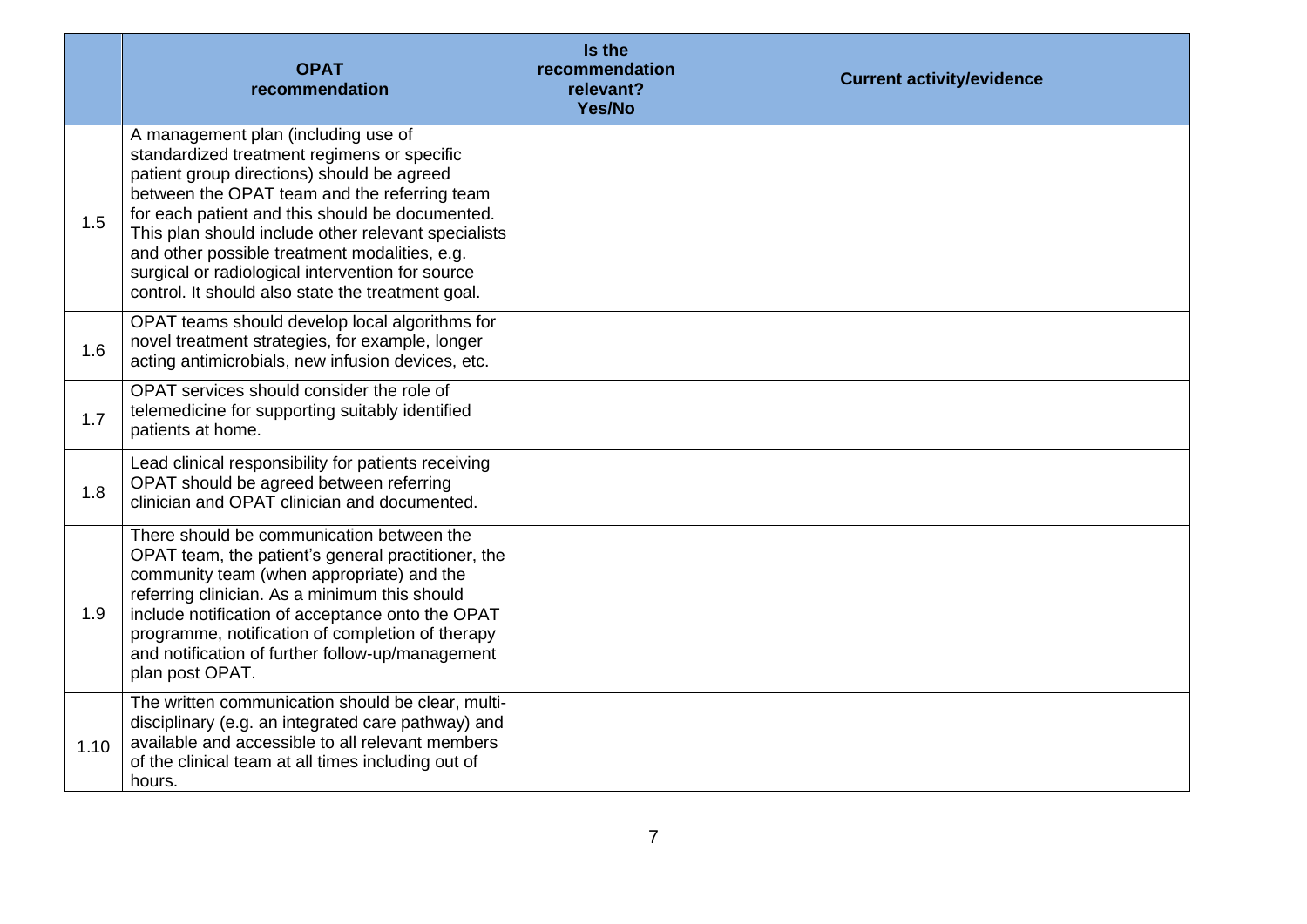### **1. OPAT team and service structure - Part 2**

<span id="page-7-0"></span>

|     | <b>OPAT</b><br>recommendation                                                                                                                                                                                                                                                                                                                                                                                                                                                                  | Is the<br>recommendation<br>met?<br><b>Yes/No/Partial</b> | <b>Reasons if</b><br>recommendation not met<br>or partially met | <b>Action needed to implement</b><br>recommendation |
|-----|------------------------------------------------------------------------------------------------------------------------------------------------------------------------------------------------------------------------------------------------------------------------------------------------------------------------------------------------------------------------------------------------------------------------------------------------------------------------------------------------|-----------------------------------------------------------|-----------------------------------------------------------------|-----------------------------------------------------|
| 1.1 | In non-inpatient settings, IV antibiotics should be<br>delivered within a formal OPAT service with clear<br>pathways for early discharge or admission<br>avoidance, in order to ensure patient safety.                                                                                                                                                                                                                                                                                         |                                                           |                                                                 |                                                     |
| 1.2 | The OPAT team should have clear managerial<br>and clinical governance lines of responsibility.                                                                                                                                                                                                                                                                                                                                                                                                 |                                                           |                                                                 |                                                     |
| 1.3 | The OPAT team should have an identifiable lead<br>clinician.<br>All OPAT team members should have identified<br>time for OPAT in their job plans.                                                                                                                                                                                                                                                                                                                                              |                                                           |                                                                 |                                                     |
| 1.4 | The OPAT multidisciplinary team should include,<br>as a minimum, a medically qualified clinician (e.g.<br>an infectious diseases physician, internal<br>medicine specialist, cystic fibrosis physician,<br>paediatrician or a surgeon with an infection<br>interest), a medically qualified infection specialist<br>(infectious diseases physician/paediatric<br>infectious diseases specialist or clinical<br>microbiologist), a specialist nurse and a clinical<br>antimicrobial pharmacist. |                                                           |                                                                 |                                                     |
|     | <b>OPAT</b><br>recommendation                                                                                                                                                                                                                                                                                                                                                                                                                                                                  | Is the<br>recommendation<br>met?<br><b>Yes/No/Partial</b> | <b>Reasons if</b><br>recommendation not met<br>or partially met | <b>Action needed to implement</b><br>recommendation |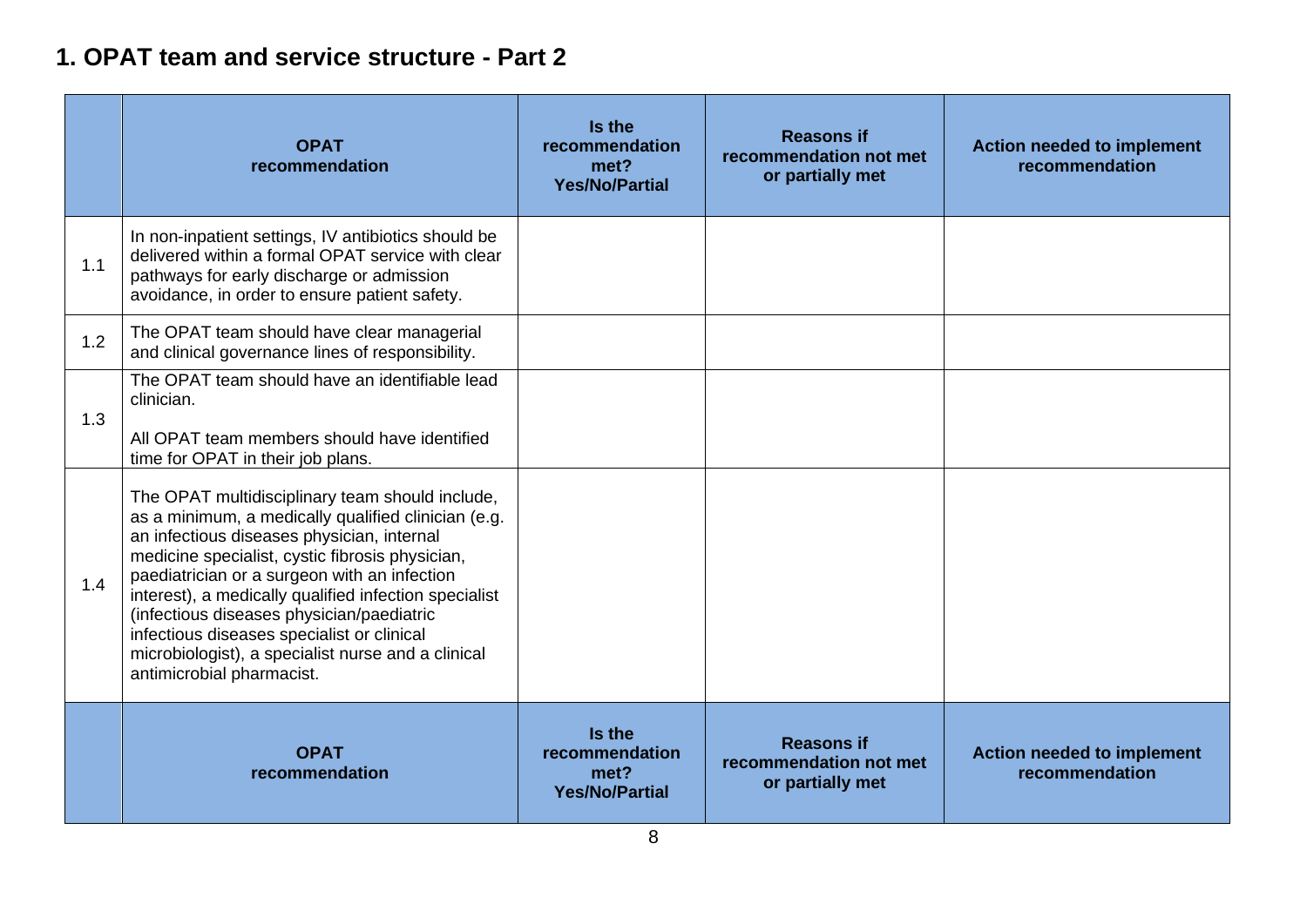| 1.5  | A management plan (including use of<br>standardized treatment regimens or specific<br>patient group directions) should be agreed<br>between the OPAT team and the referring team<br>for each patient and this should be documented.<br>This plan should include other relevant specialists<br>and other possible treatment modalities, e.g.<br>surgical or radiological intervention for source<br>control. It should also state the treatment goal. |  |  |
|------|------------------------------------------------------------------------------------------------------------------------------------------------------------------------------------------------------------------------------------------------------------------------------------------------------------------------------------------------------------------------------------------------------------------------------------------------------|--|--|
| 1.6  | OPAT teams should develop local algorithms for<br>novel treatment strategies, for example, longer<br>acting antimicrobials, new infusion devices, etc.                                                                                                                                                                                                                                                                                               |  |  |
| 1.7  | OPAT services should consider the role of<br>telemedicine for supporting suitably identified<br>patients at home.                                                                                                                                                                                                                                                                                                                                    |  |  |
| 1.8  | Lead clinical responsibility for patients receiving<br>OPAT should be agreed between referring<br>clinician and OPAT clinician and documented.                                                                                                                                                                                                                                                                                                       |  |  |
| 1.9  | There should be communication between the<br>OPAT team, the patient's general practitioner, the<br>community team (when appropriate) and the<br>referring clinician. As a minimum this should<br>include notification of acceptance onto the OPAT<br>programme, notification of completion of therapy<br>and notification of further follow-up/management<br>plan post OPAT.                                                                         |  |  |
| 1.10 | The written communication should be clear, multi-<br>disciplinary (e.g. an integrated care pathway) and<br>available and accessible to all relevant members<br>of the clinical team at all times including out of<br>hours.                                                                                                                                                                                                                          |  |  |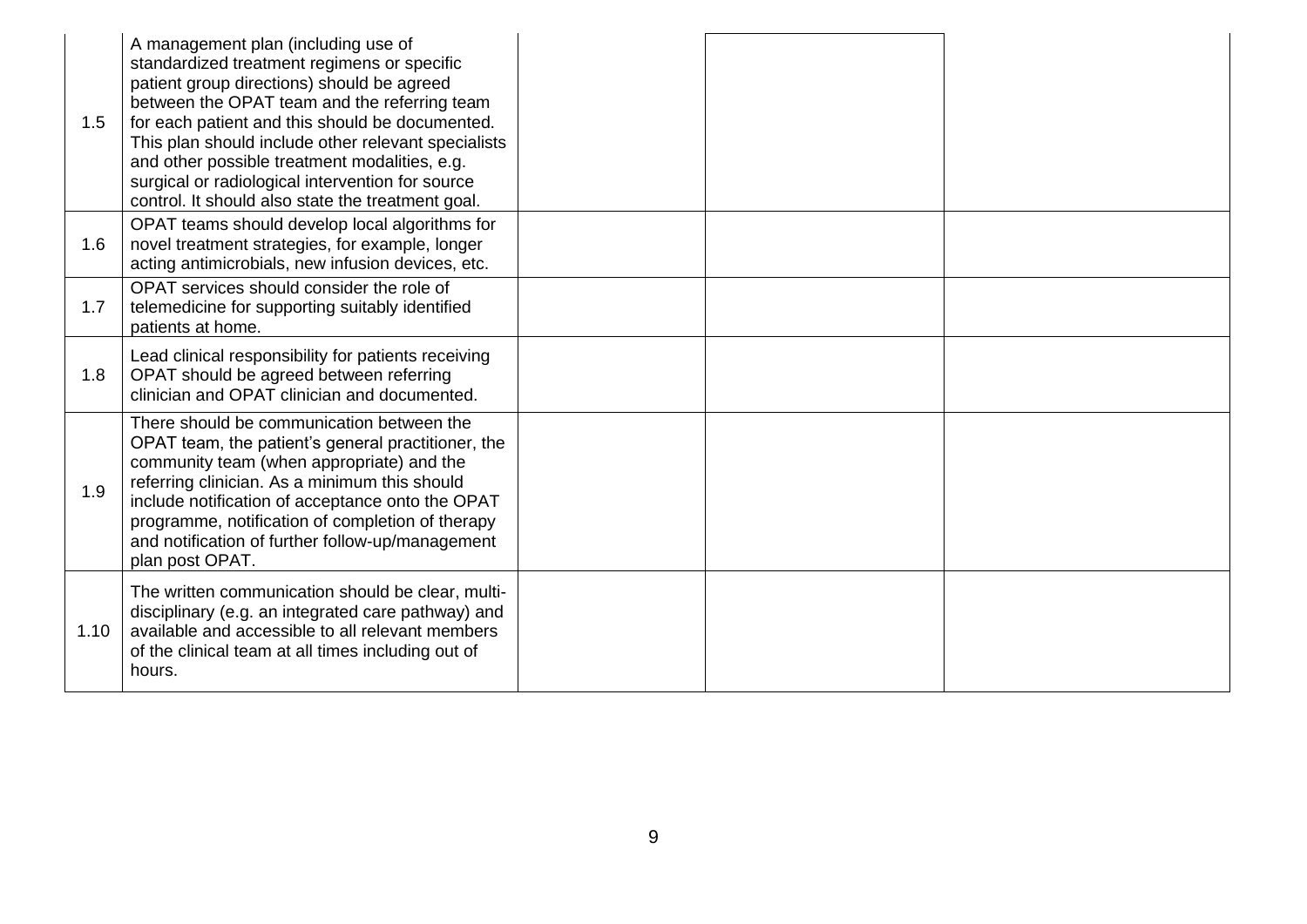### **1. OPAT team and service structure - Part 3**

<span id="page-9-0"></span>

|     | <b>OPAT</b><br>recommendation                                                                                                                                                                                                                                                                                                                                                                                                                                                                  | Details of any associated risk if<br>recommendation is not implemented | Is there a<br>cost or<br>saving? | <b>Deadline</b> | <b>Lead Person</b><br><b>Responsible</b> |
|-----|------------------------------------------------------------------------------------------------------------------------------------------------------------------------------------------------------------------------------------------------------------------------------------------------------------------------------------------------------------------------------------------------------------------------------------------------------------------------------------------------|------------------------------------------------------------------------|----------------------------------|-----------------|------------------------------------------|
| 1.1 | In non-inpatient settings, IV antibiotics should be<br>delivered within a formal OPAT service with clear<br>pathways for early discharge or admission<br>avoidance, in order to ensure patient safety.                                                                                                                                                                                                                                                                                         |                                                                        |                                  |                 |                                          |
| 1.2 | The OPAT team should have clear managerial<br>and clinical governance lines of responsibility.                                                                                                                                                                                                                                                                                                                                                                                                 |                                                                        |                                  |                 |                                          |
| 1.3 | The OPAT team should have an identifiable lead<br>clinician.<br>All OPAT team members should have identified<br>time for OPAT in their job plans.                                                                                                                                                                                                                                                                                                                                              |                                                                        |                                  |                 |                                          |
| 1.4 | The OPAT multidisciplinary team should include,<br>as a minimum, a medically qualified clinician (e.g.<br>an infectious diseases physician, internal<br>medicine specialist, cystic fibrosis physician,<br>paediatrician or a surgeon with an infection<br>interest), a medically qualified infection specialist<br>(infectious diseases physician/paediatric<br>infectious diseases specialist or clinical<br>microbiologist), a specialist nurse and a clinical<br>antimicrobial pharmacist. |                                                                        |                                  |                 |                                          |
|     | <b>OPAT</b><br>recommendation                                                                                                                                                                                                                                                                                                                                                                                                                                                                  | Details of any associated risk if<br>recommendation is not implemented | Is there a<br>cost or<br>saving? | <b>Deadline</b> | <b>Lead Person</b><br><b>Responsible</b> |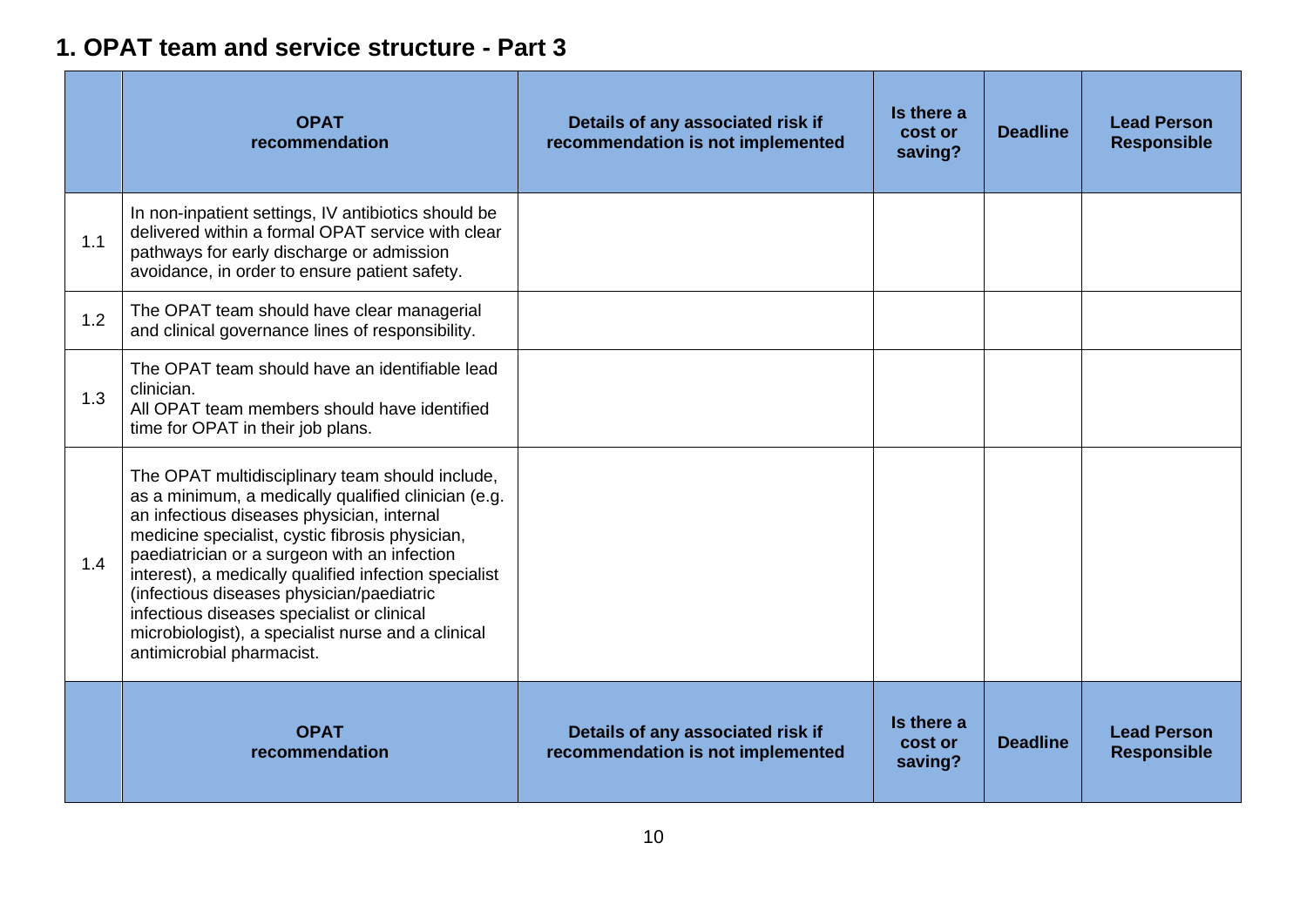| 1.5  | A management plan (including use of<br>standardized treatment regimens or specific<br>patient group directions) should be agreed<br>between the OPAT team and the referring team<br>for each patient and this should be documented.<br>This plan should include other relevant specialists<br>and other possible treatment modalities, e.g.<br>surgical or radiological intervention for source<br>control. It should also state the treatment goal. |  |  |
|------|------------------------------------------------------------------------------------------------------------------------------------------------------------------------------------------------------------------------------------------------------------------------------------------------------------------------------------------------------------------------------------------------------------------------------------------------------|--|--|
| 1.6  | OPAT teams should develop local algorithms for<br>novel treatment strategies, for example, longer<br>acting antimicrobials, new infusion devices, etc.                                                                                                                                                                                                                                                                                               |  |  |
| 1.7  | OPAT services should consider the role of<br>telemedicine for supporting suitably identified<br>patients at home.                                                                                                                                                                                                                                                                                                                                    |  |  |
| 1.8  | Lead clinical responsibility for patients receiving<br>OPAT should be agreed between referring<br>clinician and OPAT clinician and documented.                                                                                                                                                                                                                                                                                                       |  |  |
| 1.9  | There should be communication between the<br>OPAT team, the patient's general practitioner, the<br>community team (when appropriate) and the<br>referring clinician. As a minimum this should<br>include notification of acceptance onto the OPAT<br>programme, notification of completion of therapy<br>and notification of further follow-up/management<br>plan post OPAT.                                                                         |  |  |
| 1.10 | The written communication should be clear, multi-<br>disciplinary (e.g. an integrated care pathway) and<br>available and accessible to all relevant members<br>of the clinical team at all times including out of<br>hours.                                                                                                                                                                                                                          |  |  |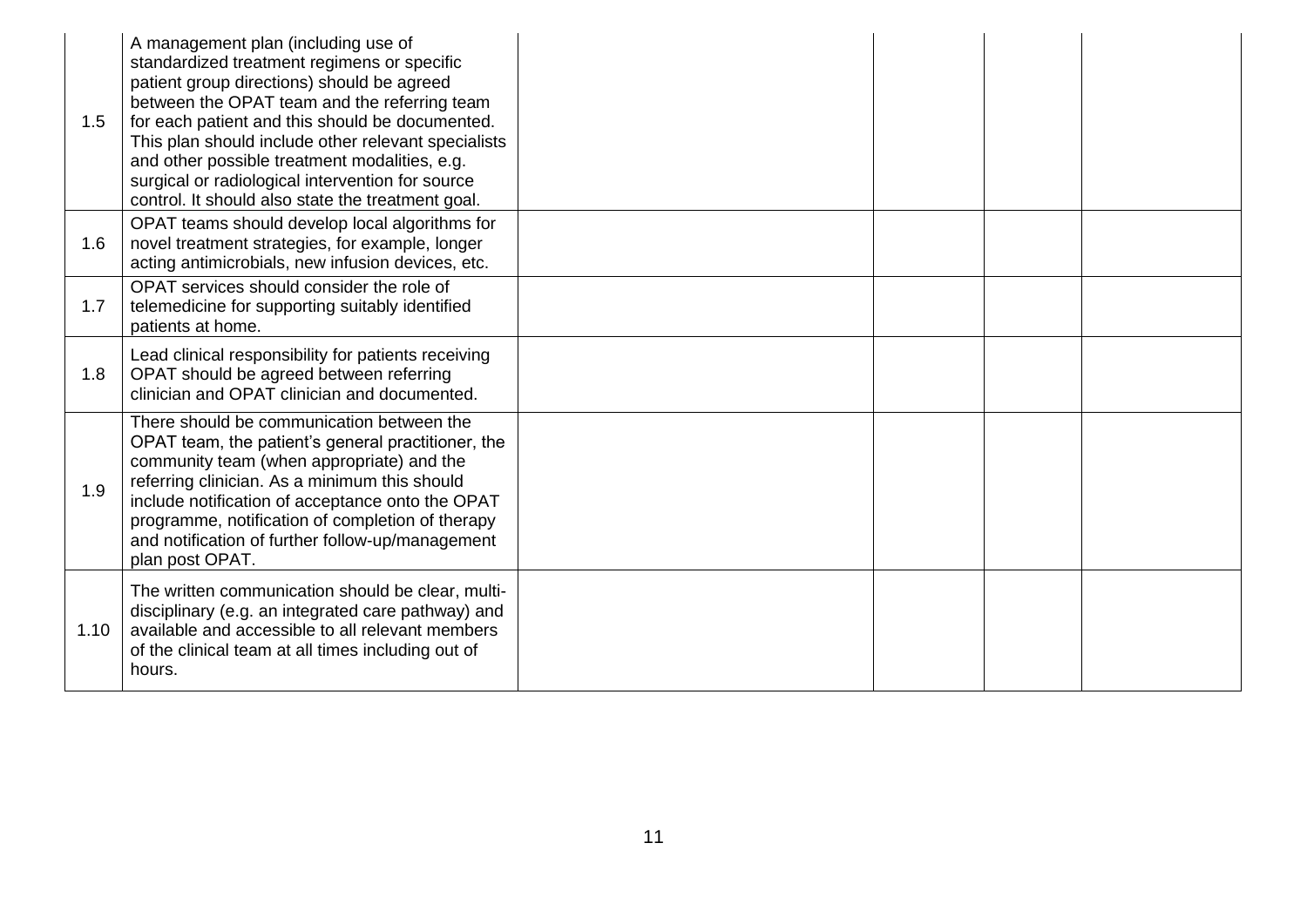### **2. Patient Selection – Part 1**

<span id="page-11-0"></span>

|     | <b>OPAT</b><br>recommendation                                                                                                                                                                                                                                                                                               | Is the<br>recommendation<br>relevant?<br>Yes/No | <b>Current activity/evidence</b> |
|-----|-----------------------------------------------------------------------------------------------------------------------------------------------------------------------------------------------------------------------------------------------------------------------------------------------------------------------------|-------------------------------------------------|----------------------------------|
| 2.1 | OPAT should be part of a comprehensive infection<br>and antimicrobial stewardship service, in order to<br>maximise opportunities for identification and<br>selection of suitable patients and to optimise<br>appropriate management and minimise unintended<br>consequences of antimicrobial therapy.                       |                                                 |                                  |
| 2.2 | It is the responsibility of the infection specialist to<br>agree specific infection-related inclusion and<br>exclusion criteria for OPAT. These should<br>incorporate specific infection severity criteria where<br>appropriate.                                                                                            |                                                 |                                  |
| 2.3 | There should be agreed and documented OPAT<br>patient suitability criteria incorporating physical,<br>social and logistic criteria. These should take into<br>account additional risk factors for treatment failure,<br>for example, co-morbidities, lifestyle issues, etc.<br>These should be documented for each patient. |                                                 |                                  |
| 2.4 | Initial assessment for OPAT should be performed<br>by a competent member of the OPAT team.                                                                                                                                                                                                                                  |                                                 |                                  |
| 2.5 | Patients and carers should be fully informed about<br>the nature of OPAT and should be given the<br>opportunity to decline or accept this mode of<br>therapy.                                                                                                                                                               |                                                 |                                  |
| 2.6 | All patients who have been assessed as being at<br>risk of venous thrombosis as inpatients should be<br>considered for further prophylaxis during OPAT if<br>assessed as having ongoing risk.                                                                                                                               |                                                 |                                  |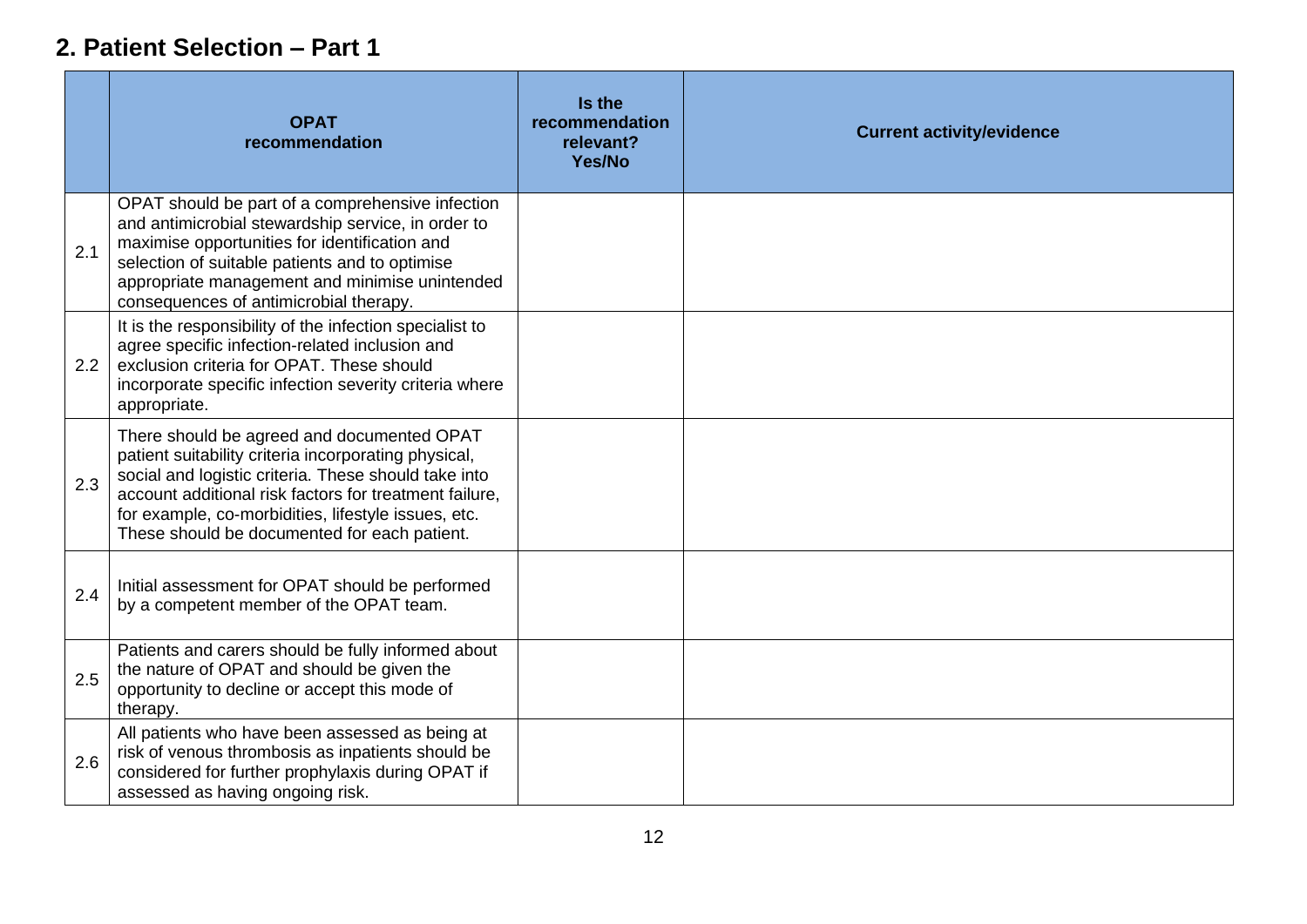## **2. Patient Selection – Part 2**

<span id="page-12-0"></span>

|     | <b>OPAT</b><br>recommendation                                                                                                                                                                                                                                                                                               | Is the<br>recommendation<br>met?<br><b>Yes/No/Partial</b> | <b>Reasons if recommendation</b><br>not met or partially met | <b>Action needed to implement</b><br>recommendation |
|-----|-----------------------------------------------------------------------------------------------------------------------------------------------------------------------------------------------------------------------------------------------------------------------------------------------------------------------------|-----------------------------------------------------------|--------------------------------------------------------------|-----------------------------------------------------|
| 2.1 | OPAT should be part of a comprehensive infection<br>and antimicrobial stewardship service, in order to<br>maximise opportunities for identification and<br>selection of suitable patients and to optimise<br>appropriate management and minimise unintended<br>consequences of antimicrobial therapy.                       |                                                           |                                                              |                                                     |
| 2.2 | It is the responsibility of the infection specialist to<br>agree specific infection-related inclusion and<br>exclusion criteria for OPAT. These should<br>incorporate specific infection severity criteria where<br>appropriate.                                                                                            |                                                           |                                                              |                                                     |
| 2.3 | There should be agreed and documented OPAT<br>patient suitability criteria incorporating physical,<br>social and logistic criteria. These should take into<br>account additional risk factors for treatment failure,<br>for example, co-morbidities, lifestyle issues, etc.<br>These should be documented for each patient. |                                                           |                                                              |                                                     |
| 2.4 | Initial assessment for OPAT should be performed<br>by a competent member of the OPAT team.                                                                                                                                                                                                                                  |                                                           |                                                              |                                                     |
| 2.5 | Patients and carers should be fully informed about<br>the nature of OPAT and should be given the<br>opportunity to decline or accept this mode of<br>therapy.                                                                                                                                                               |                                                           |                                                              |                                                     |
| 2.6 | All patients who have been assessed as being at<br>risk of venous thrombosis as inpatients should be<br>considered for further prophylaxis during OPAT if<br>assessed as having ongoing risk.                                                                                                                               |                                                           |                                                              |                                                     |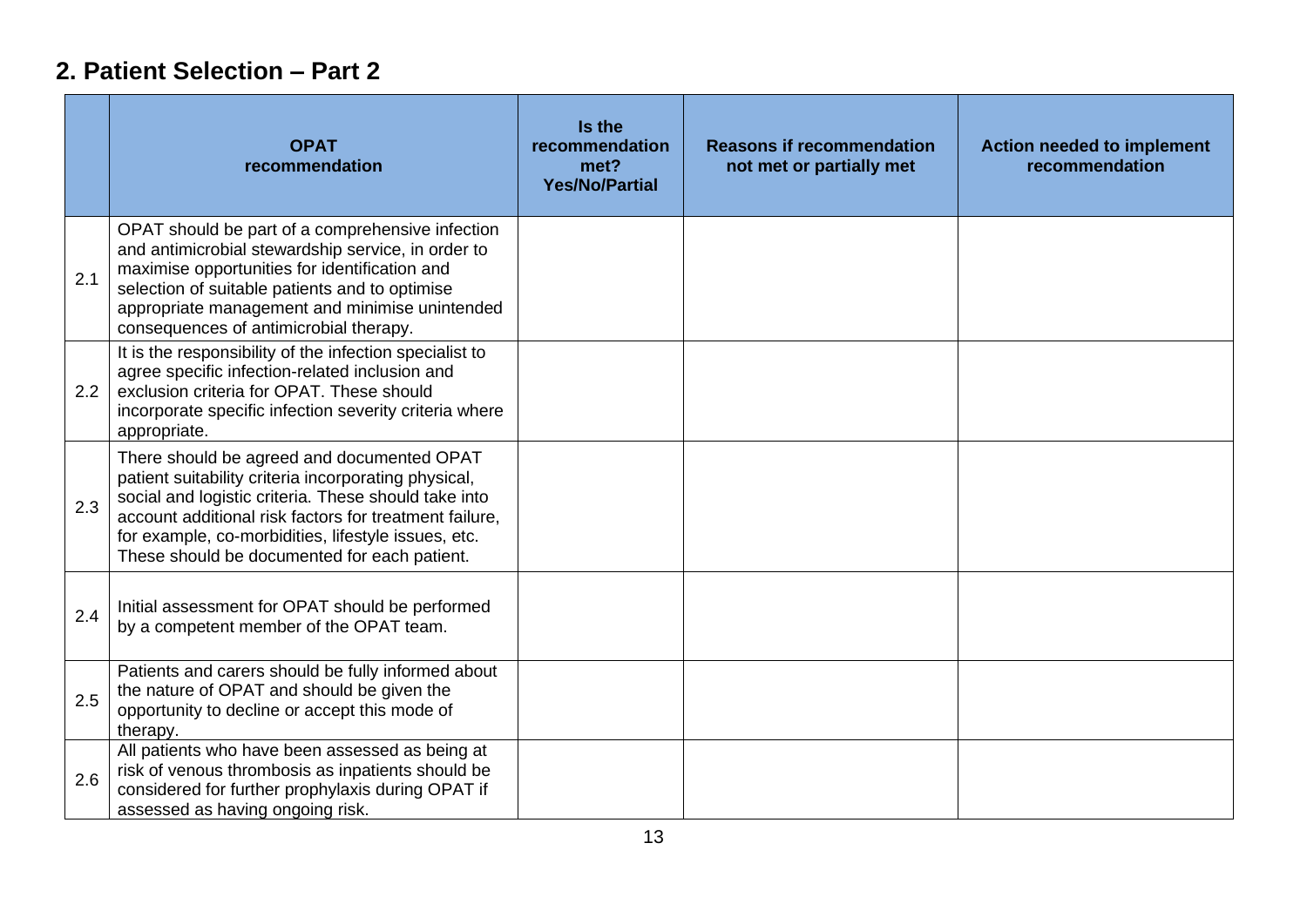## **2. Patient Selection – Part 3**

<span id="page-13-0"></span>

|     | <b>OPAT</b><br>recommendation                                                                                                                                                                                                                                                                                               | Is there a risk<br>associated with not<br>implementing this<br>recommendation?<br>Yes/No | <b>Details of any associated</b><br>risk if recommendation is<br>not implemented | Is there a<br>cost or<br>saving? | <b>Deadline</b> | <b>Lead Person</b><br><b>Responsible</b> |
|-----|-----------------------------------------------------------------------------------------------------------------------------------------------------------------------------------------------------------------------------------------------------------------------------------------------------------------------------|------------------------------------------------------------------------------------------|----------------------------------------------------------------------------------|----------------------------------|-----------------|------------------------------------------|
| 2.1 | OPAT should be part of a comprehensive infection<br>and antimicrobial stewardship service, in order to<br>maximise opportunities for identification and<br>selection of suitable patients and to optimise<br>appropriate management and minimise unintended<br>consequences of antimicrobial therapy.                       |                                                                                          |                                                                                  |                                  |                 |                                          |
| 2.2 | It is the responsibility of the infection specialist to<br>agree specific infection-related inclusion and<br>exclusion criteria for OPAT. These should<br>incorporate specific infection severity criteria where<br>appropriate.                                                                                            |                                                                                          |                                                                                  |                                  |                 |                                          |
| 2.3 | There should be agreed and documented OPAT<br>patient suitability criteria incorporating physical,<br>social and logistic criteria. These should take into<br>account additional risk factors for treatment failure.<br>for example, co-morbidities, lifestyle issues, etc.<br>These should be documented for each patient. |                                                                                          |                                                                                  |                                  |                 |                                          |
| 2.4 | Initial assessment for OPAT should be performed<br>by a competent member of the OPAT team.                                                                                                                                                                                                                                  |                                                                                          |                                                                                  |                                  |                 |                                          |
| 2.5 | Patients and carers should be fully informed about<br>the nature of OPAT and should be given the<br>opportunity to decline or accept this mode of<br>therapy.                                                                                                                                                               |                                                                                          |                                                                                  |                                  |                 |                                          |
| 2.6 | All patients who have been assessed as being at<br>risk of venous thrombosis as inpatients should be<br>considered for further prophylaxis during OPAT if<br>assessed as having ongoing risk.                                                                                                                               |                                                                                          |                                                                                  |                                  |                 |                                          |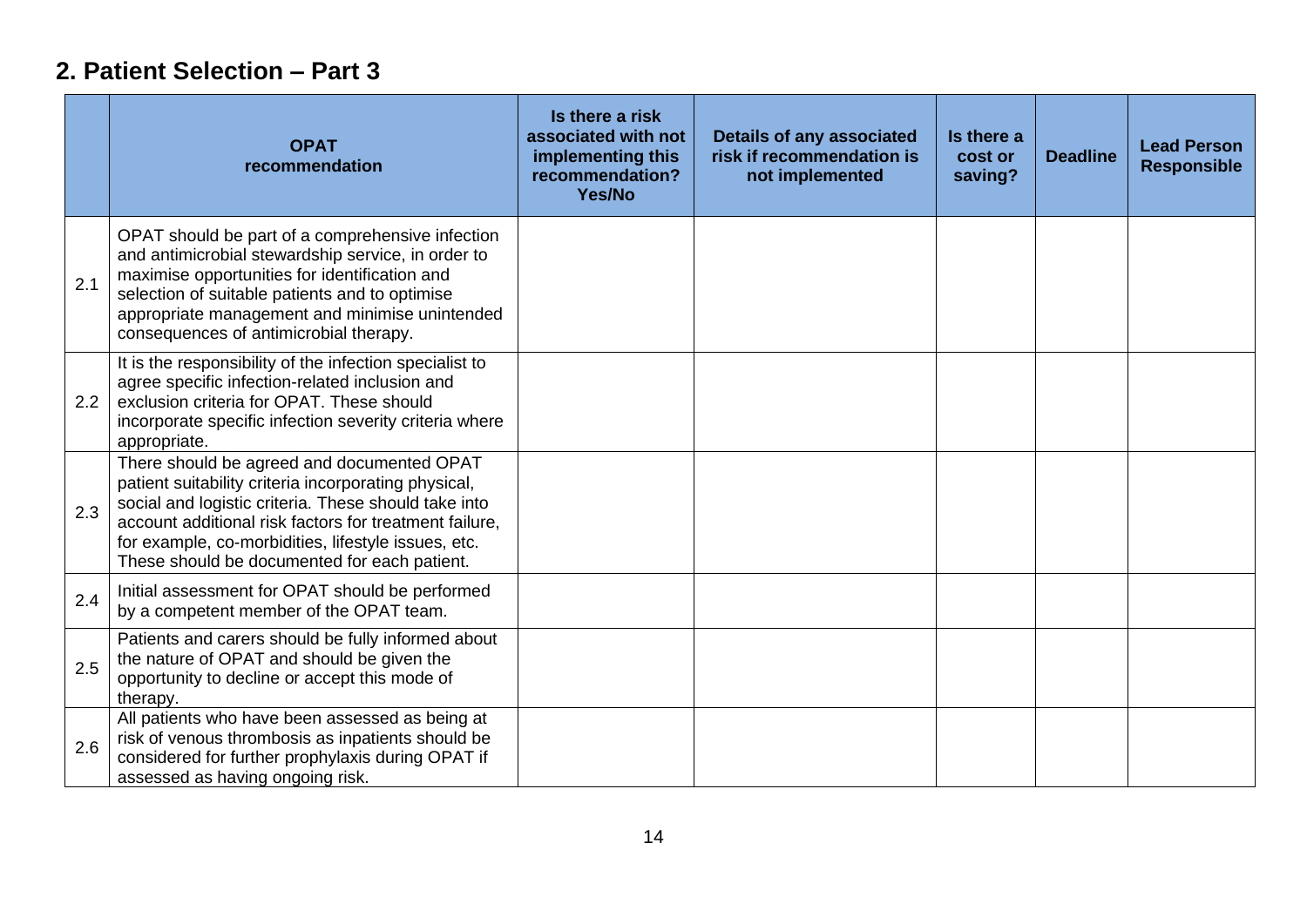# **3. Antimicrobial management and drug delivery – Part 1**

<span id="page-14-0"></span>

|     | <b>OPAT</b><br>recommendation                                                                                                                                                                                                                                                                                                                                                      | Is the<br>recommendation<br>relevant?<br>Yes/No | <b>Current activity/evidence</b> |
|-----|------------------------------------------------------------------------------------------------------------------------------------------------------------------------------------------------------------------------------------------------------------------------------------------------------------------------------------------------------------------------------------|-------------------------------------------------|----------------------------------|
| 3.1 | Oral antimicrobial therapy should always be used<br>in preference to intravenous therapy where these<br>have equivalent efficacy unless there are other<br>relevant factors, e.g. toxicity, lack of oral route,<br>allergies or drug/drug or drug/patient interactions.                                                                                                            |                                                 |                                  |
| 3.2 | The infection treatment plan should be agreed<br>between the OPAT team and the referring clinician<br>before commencement of OPAT.                                                                                                                                                                                                                                                 |                                                 |                                  |
| 3.3 | The treatment plan is the responsibility of the<br>OPAT infection specialist, following discussion with<br>the referring clinician. It should include choice and<br>dose of antimicrobial agent, frequency of<br>administration and duration of therapy, and where<br>appropriate should take into account flexibility<br>based on clinical response.                              |                                                 |                                  |
| 3.4 | Antimicrobial choice within OPAT programmes<br>should be subject to review by the local<br>antimicrobial stewardship programme.                                                                                                                                                                                                                                                    |                                                 |                                  |
| 3.5 | It is the responsibility of the OPAT team to ensure<br>correct and continued prescription of antimicrobials<br>during OPAT, but prescriptions may be written by<br>the referring team under the direction of the OPAT<br>team. Pre-agreed drug choice and dosage for<br>certain conditions (e.g. soft tissue sepsis in the<br>context of a patient group direction) is acceptable. |                                                 |                                  |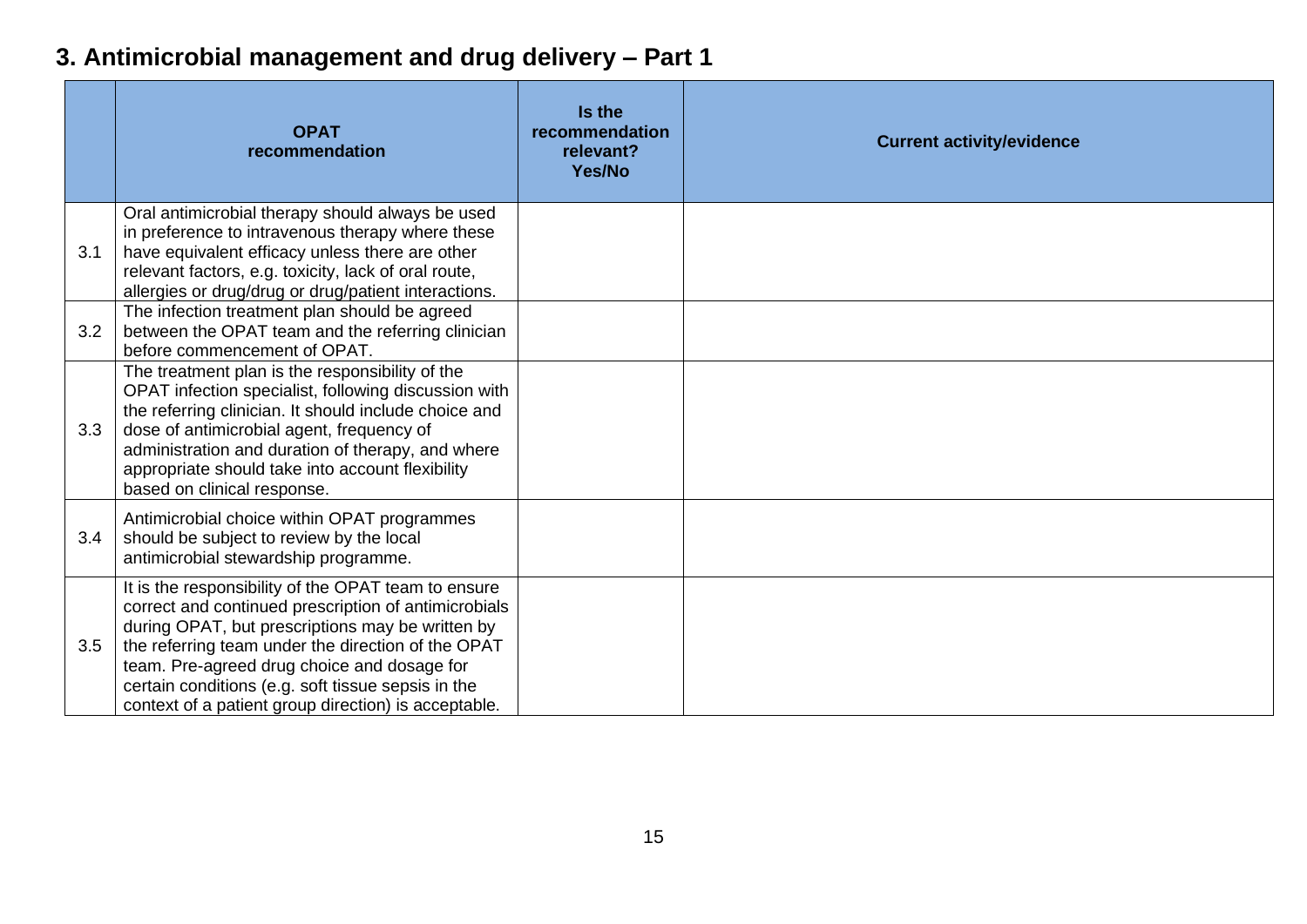|      | <b>OPAT</b><br>recommendation                                                                                                                                                                                                                                                                                                                                                                                                                         | Is the<br>recommendation<br>relevant?<br>Yes/No | <b>Current activity/evidence</b> |
|------|-------------------------------------------------------------------------------------------------------------------------------------------------------------------------------------------------------------------------------------------------------------------------------------------------------------------------------------------------------------------------------------------------------------------------------------------------------|-------------------------------------------------|----------------------------------|
| 3.6  | It is the responsibility of the OPAT team to advise<br>on appropriate follow up for toxicity, compliance<br>and outcome monitoring for those patients<br>recommended by the OPAT team to receive<br>complex oral antibiotic regimens (in place of IV<br>therapy). Follow up of such patients may be best<br>addressed in the immediate post discharge phase<br>through existing multi-disciplinary OPAT services<br>working within the GPR framework. |                                                 |                                  |
| 3.7  | Prescribing for individuals within OPAT should be<br>assessed by an antimicrobial pharmacist.                                                                                                                                                                                                                                                                                                                                                         |                                                 |                                  |
| 3.8  | Storage, reconstitution and administration of<br>antimicrobials must comply with published Royal<br>Pharmaceutical Society/Royal College of Nursing<br>standards and with local hospital clinical pharmacy<br>standards.                                                                                                                                                                                                                              |                                                 |                                  |
| 3.9  | The OPAT team, in collaboration with the referring<br>team, is responsible for the choice of intravascular<br>access for each patient.                                                                                                                                                                                                                                                                                                                |                                                 |                                  |
| 3.10 | Insertion and care of the intravascular access<br>device must comply with published RCN<br>standards, and with local and national infection<br>prevention and control guidance.                                                                                                                                                                                                                                                                       |                                                 |                                  |
|      | <b>OPAT</b><br>recommendation                                                                                                                                                                                                                                                                                                                                                                                                                         | Is the<br>recommendation<br>relevant?<br>Yes/No | <b>Current activity/evidence</b> |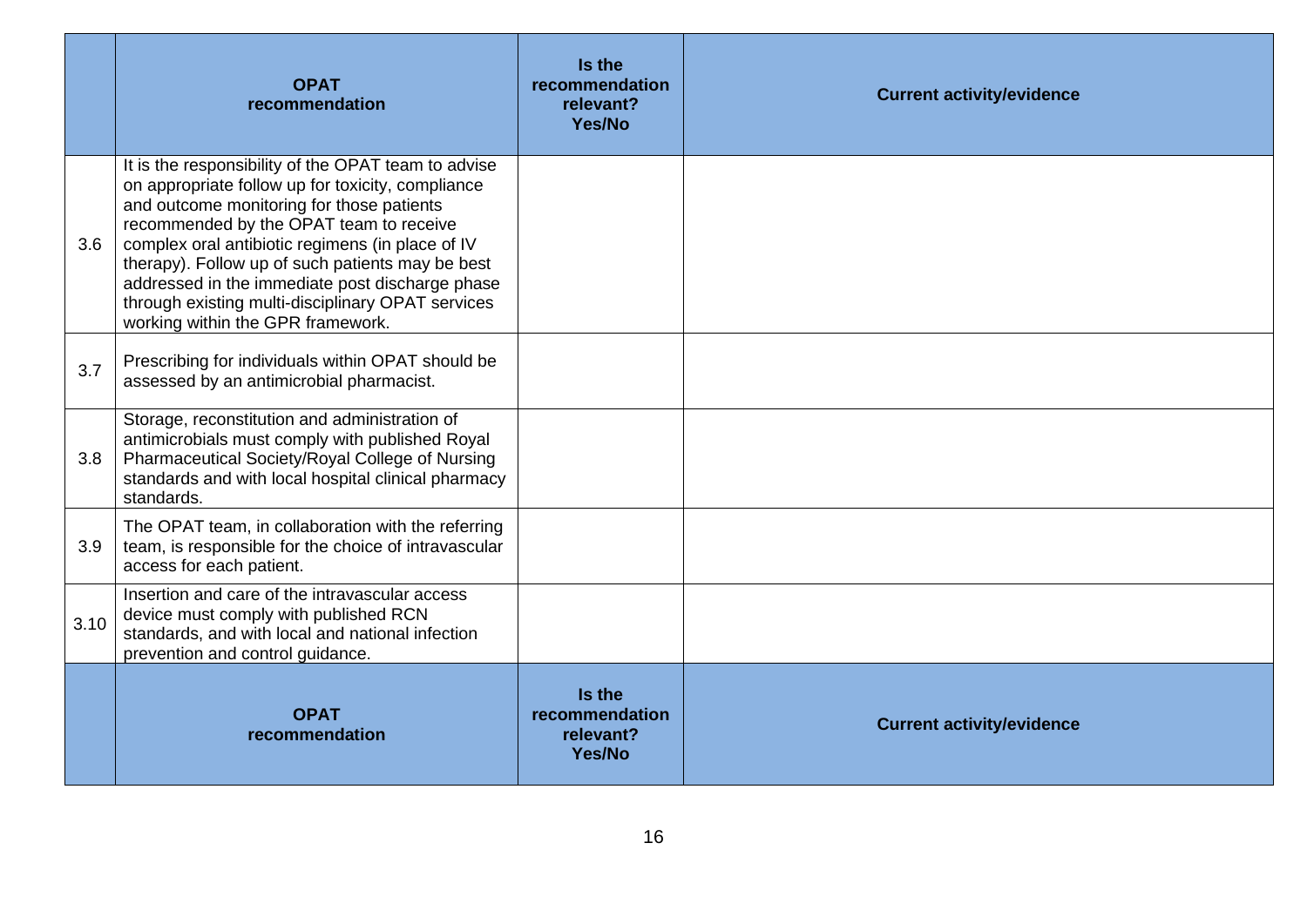| 3.11 | A member of the OPAT team with the appropriate<br>competencies is responsible for selection of the<br>drug delivery device; use of these must comply<br>with published RCN standards and local hospital<br>guidelines.                                                                                                                          |  |
|------|-------------------------------------------------------------------------------------------------------------------------------------------------------------------------------------------------------------------------------------------------------------------------------------------------------------------------------------------------|--|
| 3.12 | Antimicrobial agents should only be used in pumps<br>or elastomeric devices if there are robust stability<br>data meeting the standards of the NHS 'Standard<br><b>Protocol for Deriving and Assessment of Stability</b><br>Part 1 - Aseptic Preparations (Small Molecules)'.                                                                   |  |
| 3.13 | Training of patients or carers in the administration<br>of intravenous medicines must comply with<br>published RCN standards and should be carried<br>out by a member of the OPAT team with the<br>relevant competencies. Both the OPAT nurse<br>specialist and patient/carer must be satisfied of<br>competence and this should be documented. |  |
| 3.14 | All administered doses of intravenous antimicrobial<br>therapy should be documented on a medication<br>card or equivalent, including doses administered<br>out of hospital.                                                                                                                                                                     |  |
| 3.15 | The first dose of a new antimicrobial should be<br>administered in a supervised setting. This may be<br>the patient's own home if the antimicrobial is<br>administered by a person competent and equipped<br>to identify and manage anaphylaxis.                                                                                                |  |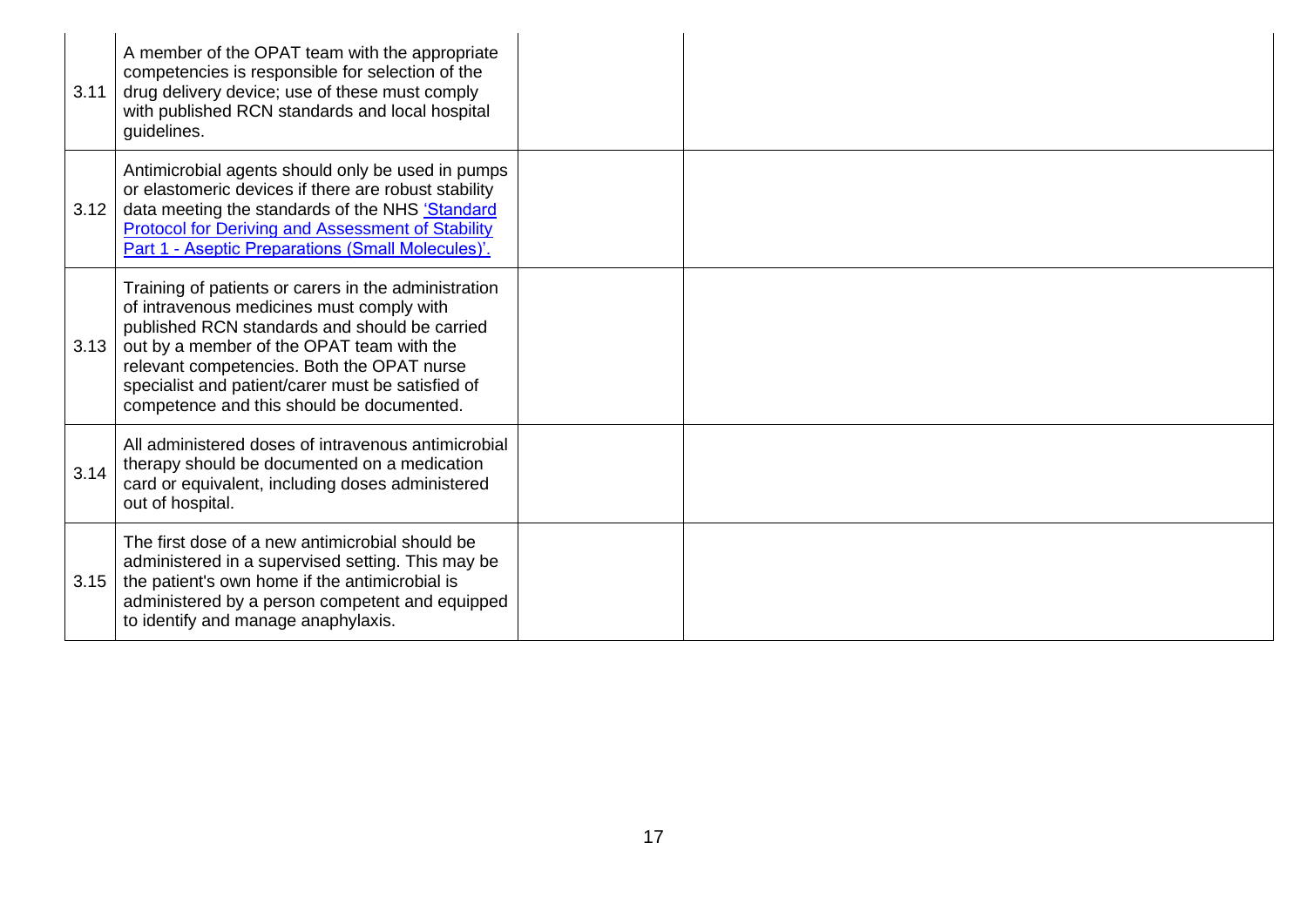# **3. Antimicrobial management and drug delivery – Part 2**

<span id="page-17-0"></span>

|     | <b>OPAT</b><br>recommendation                                                                                                                                                                                                                                                                                                                                                      | Is the<br>recommendation<br>met?<br><b>Yes/No/Partial</b> | <b>Reasons if recommendation not</b><br>met or partially met | <b>Actions needed to implement</b><br>recommendation |
|-----|------------------------------------------------------------------------------------------------------------------------------------------------------------------------------------------------------------------------------------------------------------------------------------------------------------------------------------------------------------------------------------|-----------------------------------------------------------|--------------------------------------------------------------|------------------------------------------------------|
| 3.1 | Oral antimicrobial therapy should always be used<br>in preference to intravenous therapy where these<br>have equivalent efficacy unless there are other<br>relevant factors, e.g. toxicity, lack of oral route,<br>allergies or drug/drug or drug/patient interactions.                                                                                                            |                                                           |                                                              |                                                      |
| 3.2 | The infection treatment plan should be agreed<br>between the OPAT team and the referring clinician<br>before commencement of OPAT.                                                                                                                                                                                                                                                 |                                                           |                                                              |                                                      |
| 3.3 | The treatment plan is the responsibility of the<br>OPAT infection specialist, following discussion with<br>the referring clinician. It should include choice and<br>dose of antimicrobial agent, frequency of<br>administration and duration of therapy, and where<br>appropriate should take into account flexibility<br>based on clinical response.                              |                                                           |                                                              |                                                      |
| 3.4 | Antimicrobial choice within OPAT programmes<br>should be subject to review by the local<br>antimicrobial stewardship programme.                                                                                                                                                                                                                                                    |                                                           |                                                              |                                                      |
| 3.5 | It is the responsibility of the OPAT team to ensure<br>correct and continued prescription of antimicrobials<br>during OPAT, but prescriptions may be written by<br>the referring team under the direction of the OPAT<br>team. Pre-agreed drug choice and dosage for<br>certain conditions (e.g. soft tissue sepsis in the<br>context of a patient group direction) is acceptable. |                                                           |                                                              |                                                      |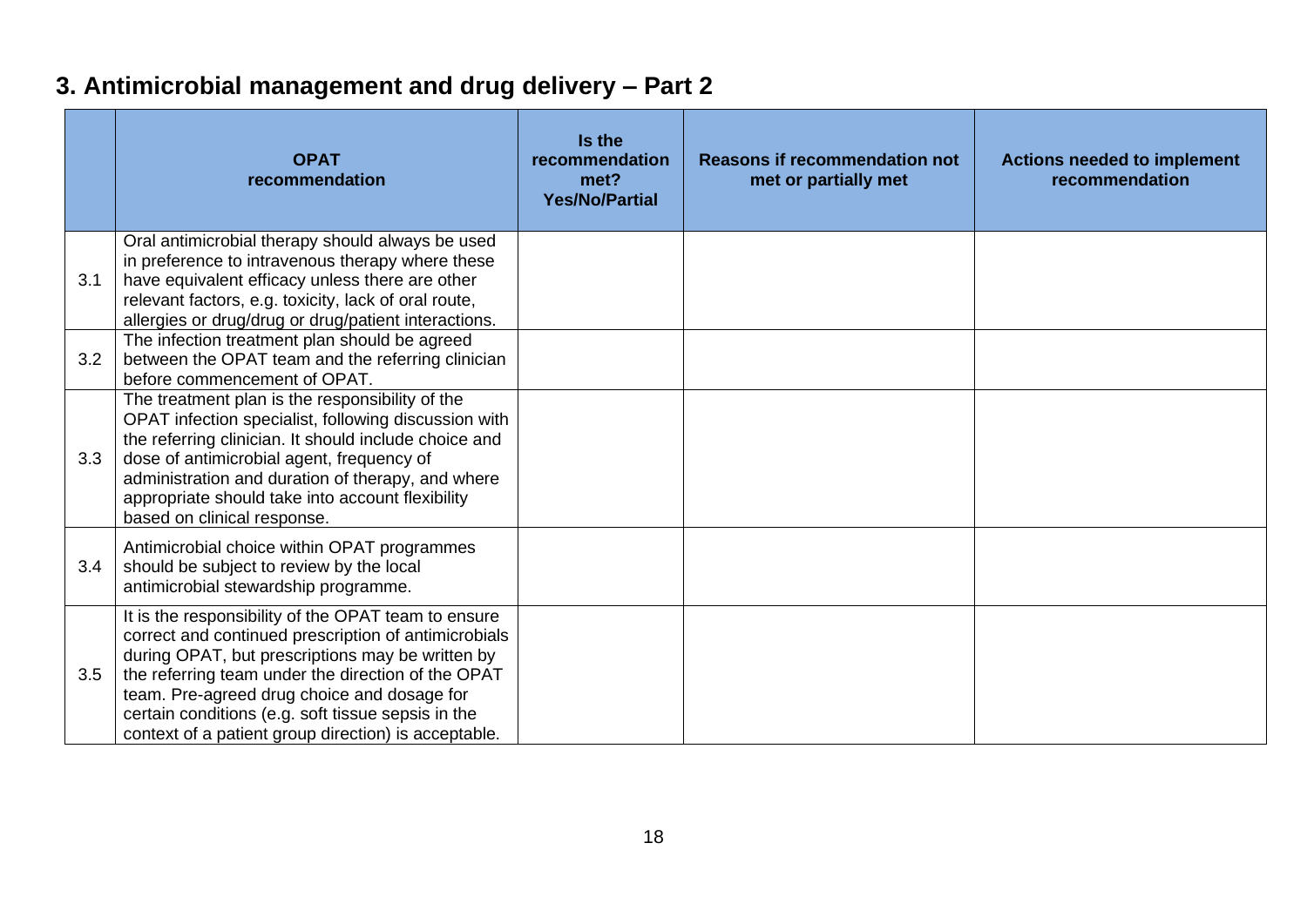|      | <b>OPAT</b><br>recommendation                                                                                                                                                                                                                                                                                                                                                                                                                         | Is the<br>recommendation<br>met?<br><b>Yes/No/Partial</b> | <b>Reasons if recommendation not</b><br>met or partially met | <b>Actions needed to implement</b><br>recommendation |
|------|-------------------------------------------------------------------------------------------------------------------------------------------------------------------------------------------------------------------------------------------------------------------------------------------------------------------------------------------------------------------------------------------------------------------------------------------------------|-----------------------------------------------------------|--------------------------------------------------------------|------------------------------------------------------|
| 3.6  | It is the responsibility of the OPAT team to advise<br>on appropriate follow up for toxicity, compliance<br>and outcome monitoring for those patients<br>recommended by the OPAT team to receive<br>complex oral antibiotic regimens (in place of IV<br>therapy). Follow up of such patients may be best<br>addressed in the immediate post discharge phase<br>through existing multi-disciplinary OPAT services<br>working within the GPR framework. |                                                           |                                                              |                                                      |
| 3.7  | Prescribing for individuals within OPAT should be<br>assessed by an antimicrobial pharmacist.                                                                                                                                                                                                                                                                                                                                                         |                                                           |                                                              |                                                      |
| 3.8  | Storage, reconstitution and administration of<br>antimicrobials must comply with published Royal<br>Pharmaceutical Society/Royal College of Nursing<br>standards and with local hospital clinical pharmacy<br>standards.                                                                                                                                                                                                                              |                                                           |                                                              |                                                      |
| 3.9  | The OPAT team, in collaboration with the referring<br>team, is responsible for the choice of intravascular<br>access for each patient.                                                                                                                                                                                                                                                                                                                |                                                           |                                                              |                                                      |
| 3.10 | Insertion and care of the intravascular access<br>device must comply with published RCN<br>standards, and with local and national infection<br>prevention and control guidance.                                                                                                                                                                                                                                                                       |                                                           |                                                              |                                                      |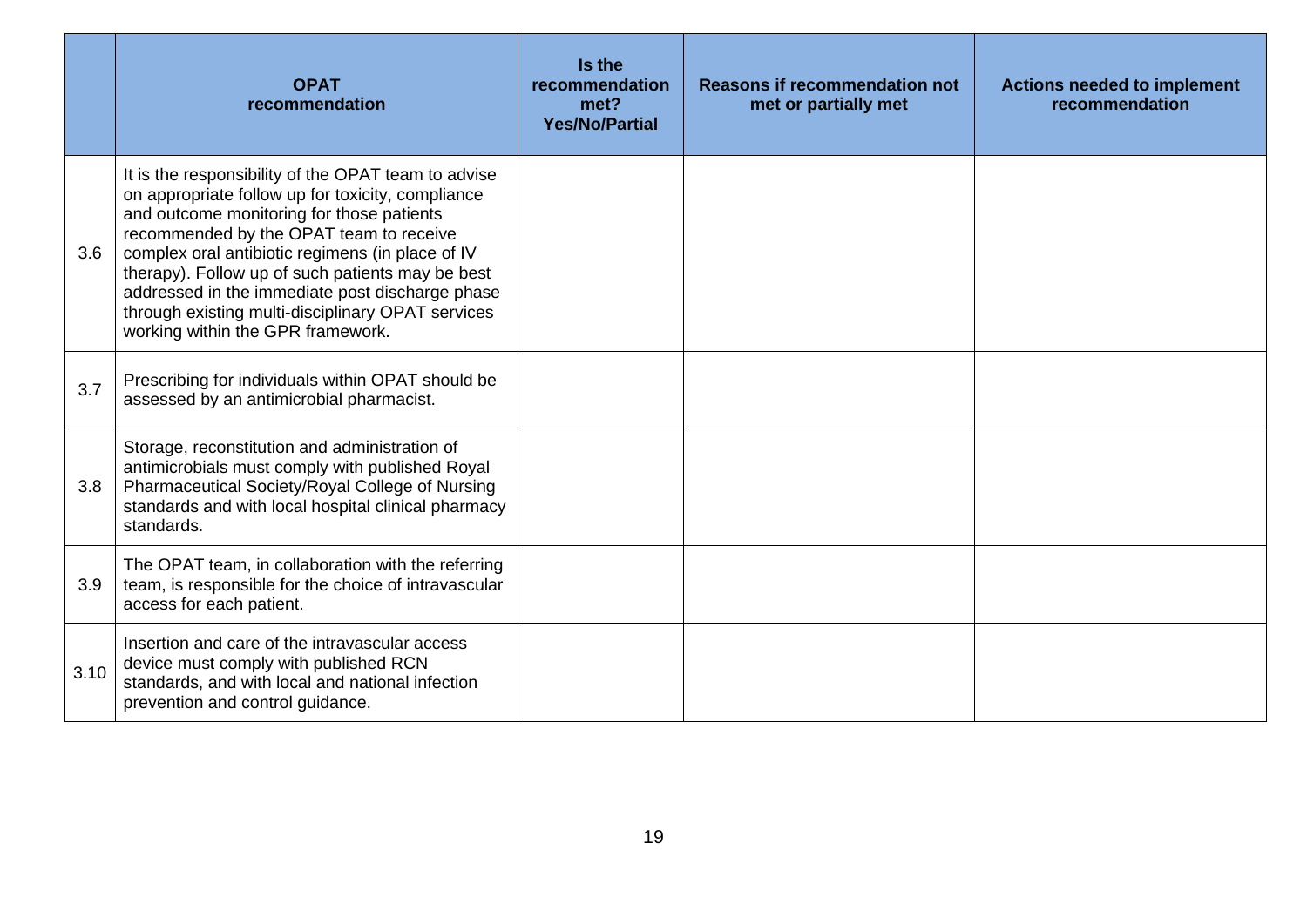|      | <b>OPAT</b><br>recommendation                                                                                                                                                                                                                                                                                                                   | Is the<br>recommendation<br>met?<br><b>Yes/No/Partial</b> | <b>Reasons if recommendation not</b><br>met or partially met | <b>Actions needed to implement</b><br>recommendation |
|------|-------------------------------------------------------------------------------------------------------------------------------------------------------------------------------------------------------------------------------------------------------------------------------------------------------------------------------------------------|-----------------------------------------------------------|--------------------------------------------------------------|------------------------------------------------------|
| 3.11 | A member of the OPAT team with the appropriate<br>competencies is responsible for selection of the<br>drug delivery device; use of these must comply<br>with published RCN standards and local hospital<br>guidelines.                                                                                                                          |                                                           |                                                              |                                                      |
| 3.12 | Antimicrobial agents should only be used in pumps<br>or elastomeric devices if there are robust stability<br>data meeting the standards of the NHS 'Standard<br><b>Protocol for Deriving and Assessment of Stability</b><br>Part 1 - Aseptic Preparations (Small Molecules)'.                                                                   |                                                           |                                                              |                                                      |
| 3.13 | Training of patients or carers in the administration<br>of intravenous medicines must comply with<br>published RCN standards and should be carried<br>out by a member of the OPAT team with the<br>relevant competencies. Both the OPAT nurse<br>specialist and patient/carer must be satisfied of<br>competence and this should be documented. |                                                           |                                                              |                                                      |
| 3.14 | All administered doses of intravenous antimicrobial<br>therapy should be documented on a medication<br>card or equivalent, including doses administered<br>out of hospital.                                                                                                                                                                     |                                                           |                                                              |                                                      |
| 3.15 | The first dose of a new antimicrobial should be<br>administered in a supervised setting. This may be<br>the patient's own home if the antimicrobial is<br>administered by a person competent and equipped<br>to identify and manage anaphylaxis.                                                                                                |                                                           |                                                              |                                                      |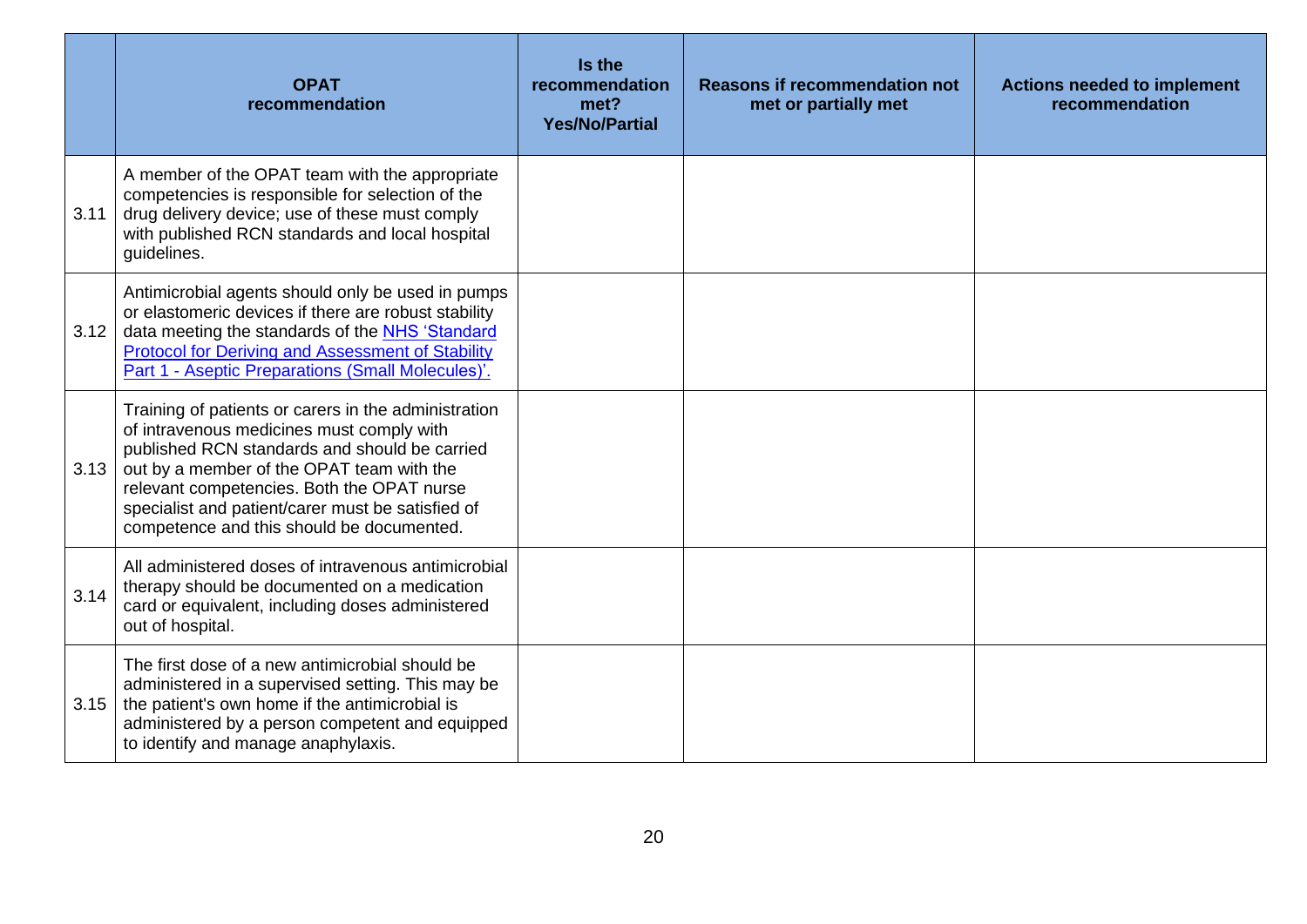## **3. Antimicrobial management and drug delivery – Part 3**

<span id="page-20-0"></span>

|     | <b>OPAT</b><br>recommendation                                                                                                                                                                                                                                                                                                                                                         | Is there a risk<br>associated with not<br>implementing this<br>recommendation?<br>Yes/No | <b>Details of any associated</b><br>risk if recommendation is<br>not implemented | Is there a<br>cost or<br>saving? | <b>Deadline</b> | <b>Lead Person</b><br><b>Responsible</b> |
|-----|---------------------------------------------------------------------------------------------------------------------------------------------------------------------------------------------------------------------------------------------------------------------------------------------------------------------------------------------------------------------------------------|------------------------------------------------------------------------------------------|----------------------------------------------------------------------------------|----------------------------------|-----------------|------------------------------------------|
| 3.1 | Oral antimicrobial therapy should always be used<br>in preference to intravenous therapy where these<br>have equivalent efficacy unless there are other<br>relevant factors, e.g. toxicity, lack of oral route,<br>allergies or drug/drug or drug/patient interactions.                                                                                                               |                                                                                          |                                                                                  |                                  |                 |                                          |
| 3.2 | The infection treatment plan should be agreed<br>between the OPAT team and the referring<br>clinician before commencement of OPAT.                                                                                                                                                                                                                                                    |                                                                                          |                                                                                  |                                  |                 |                                          |
| 3.3 | The treatment plan is the responsibility of the<br>OPAT infection specialist, following discussion<br>with the referring clinician. It should include<br>choice and dose of antimicrobial agent, frequency<br>of administration and duration of therapy, and<br>where appropriate should take into account<br>flexibility based on clinical response.                                 |                                                                                          |                                                                                  |                                  |                 |                                          |
| 3.4 | Antimicrobial choice within OPAT programmes<br>should be subject to review by the local<br>antimicrobial stewardship programme.                                                                                                                                                                                                                                                       |                                                                                          |                                                                                  |                                  |                 |                                          |
| 3.5 | It is the responsibility of the OPAT team to ensure<br>correct and continued prescription of<br>antimicrobials during OPAT, but prescriptions<br>may be written by the referring team under the<br>direction of the OPAT team. Pre-agreed drug<br>choice and dosage for certain conditions (e.g. soft<br>tissue sepsis in the context of a patient group<br>direction) is acceptable. |                                                                                          |                                                                                  |                                  |                 |                                          |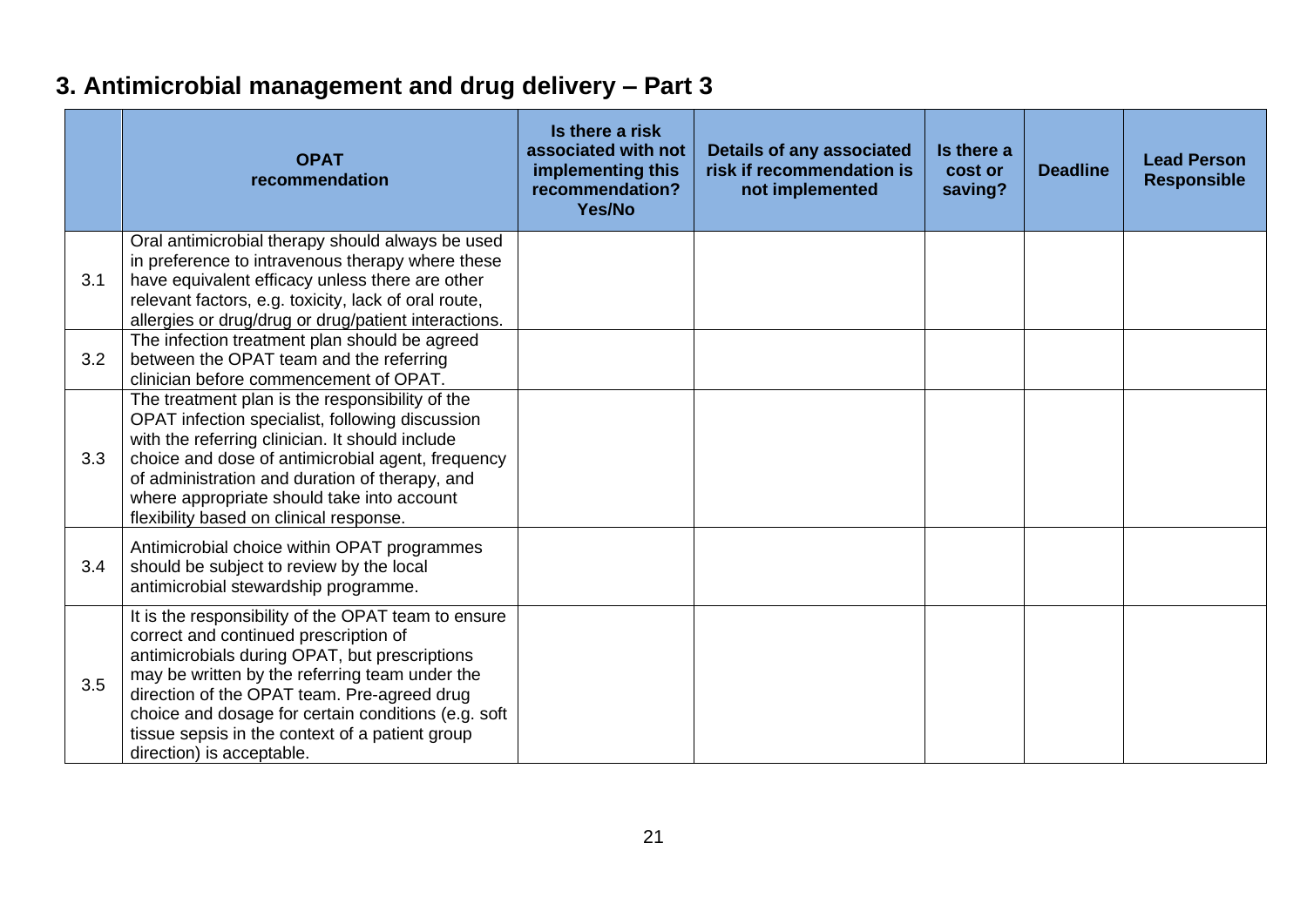|      | <b>OPAT</b><br>recommendation                                                                                                                                                                                                                                                                                                                                                                                                                         | Is there a risk<br>associated with not<br>implementing this<br>recommendation?<br>Yes/No | <b>Details of any associated</b><br>risk if recommendation is<br>not implemented | Is there a<br>cost or<br>saving? | <b>Deadline</b> | <b>Lead Person</b><br><b>Responsible</b> |
|------|-------------------------------------------------------------------------------------------------------------------------------------------------------------------------------------------------------------------------------------------------------------------------------------------------------------------------------------------------------------------------------------------------------------------------------------------------------|------------------------------------------------------------------------------------------|----------------------------------------------------------------------------------|----------------------------------|-----------------|------------------------------------------|
| 3.6  | It is the responsibility of the OPAT team to advise<br>on appropriate follow up for toxicity, compliance<br>and outcome monitoring for those patients<br>recommended by the OPAT team to receive<br>complex oral antibiotic regimens (in place of IV<br>therapy). Follow up of such patients may be best<br>addressed in the immediate post discharge phase<br>through existing multi-disciplinary OPAT services<br>working within the GPR framework. |                                                                                          |                                                                                  |                                  |                 |                                          |
| 3.7  | Prescribing for individuals within OPAT should be<br>assessed by an antimicrobial pharmacist.                                                                                                                                                                                                                                                                                                                                                         |                                                                                          |                                                                                  |                                  |                 |                                          |
| 3.8  | Storage, reconstitution and administration of<br>antimicrobials must comply with published Royal<br>Pharmaceutical Society/Royal College of Nursing<br>standards and with local hospital clinical<br>pharmacy standards.                                                                                                                                                                                                                              |                                                                                          |                                                                                  |                                  |                 |                                          |
| 3.9  | The OPAT team, in collaboration with the<br>referring team, is responsible for the choice of<br>intravascular access for each patient.                                                                                                                                                                                                                                                                                                                |                                                                                          |                                                                                  |                                  |                 |                                          |
| 3.10 | Insertion and care of the intravascular access<br>device must comply with published RCN<br>standards, and with local and national infection<br>prevention and control guidance.                                                                                                                                                                                                                                                                       |                                                                                          |                                                                                  |                                  |                 |                                          |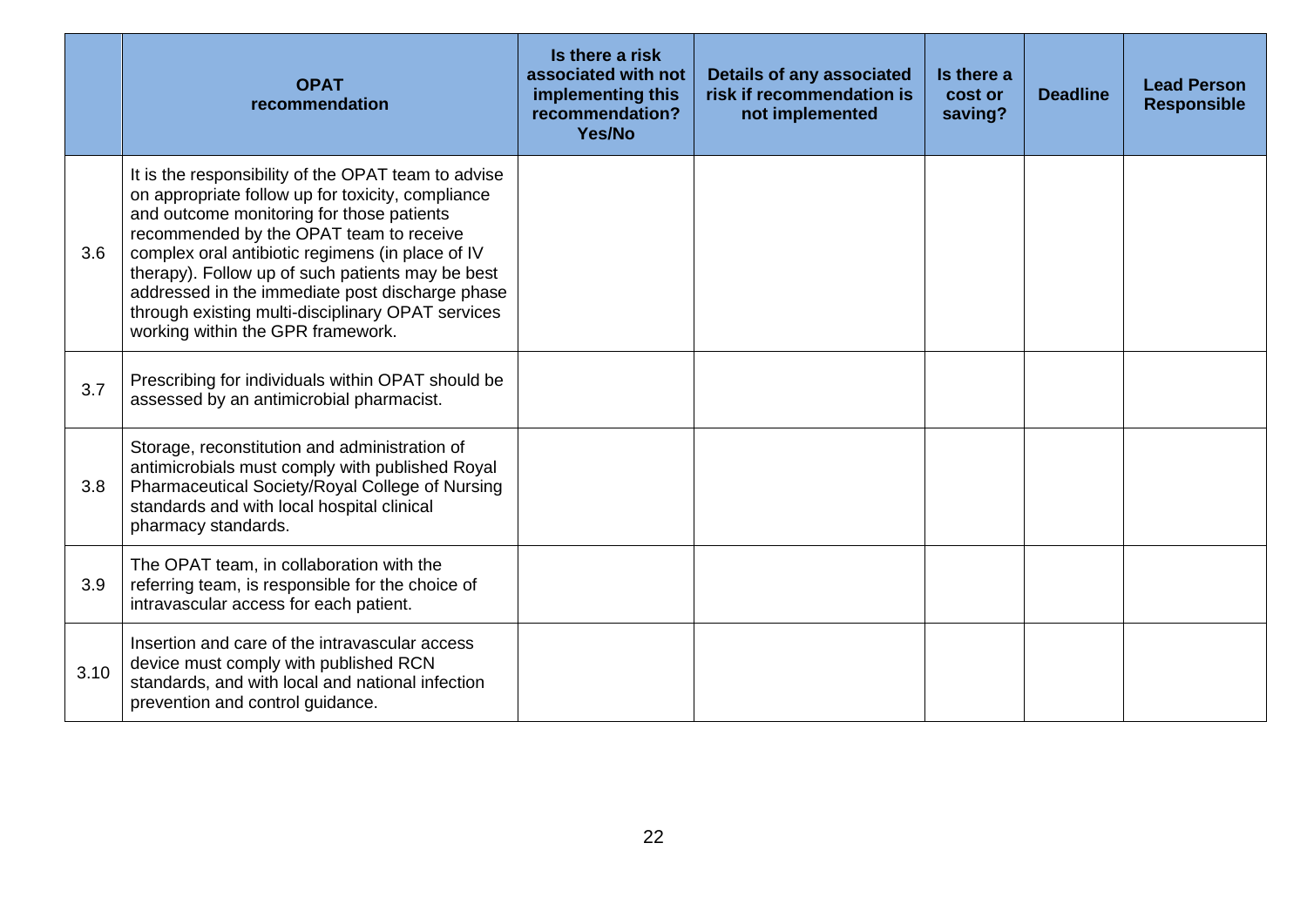|      | <b>OPAT</b><br>recommendation                                                                                                                                                                                                                                                                                                                   | Is there a risk<br>associated with not<br>implementing this<br>recommendation?<br>Yes/No | <b>Details of any associated</b><br>risk if recommendation is<br>not implemented | Is there a<br>cost or<br>saving? | <b>Deadline</b> | <b>Lead Person</b><br><b>Responsible</b> |
|------|-------------------------------------------------------------------------------------------------------------------------------------------------------------------------------------------------------------------------------------------------------------------------------------------------------------------------------------------------|------------------------------------------------------------------------------------------|----------------------------------------------------------------------------------|----------------------------------|-----------------|------------------------------------------|
| 3.11 | A member of the OPAT team with the appropriate<br>competencies is responsible for selection of the<br>drug delivery device; use of these must comply<br>with published RCN standards and local hospital<br>quidelines.                                                                                                                          |                                                                                          |                                                                                  |                                  |                 |                                          |
| 3.12 | Antimicrobial agents should only be used in<br>pumps or elastomeric devices if there are robust<br>stability data meeting the standards of the NHS<br>'Standard Protocol for Deriving and Assessment<br>of Stability Part 1 - Aseptic Preparations (Small<br>Molecules)'.                                                                       |                                                                                          |                                                                                  |                                  |                 |                                          |
| 3.13 | Training of patients or carers in the administration<br>of intravenous medicines must comply with<br>published RCN standards and should be carried<br>out by a member of the OPAT team with the<br>relevant competencies. Both the OPAT nurse<br>specialist and patient/carer must be satisfied of<br>competence and this should be documented. |                                                                                          |                                                                                  |                                  |                 |                                          |
| 3.14 | All administered doses of intravenous<br>antimicrobial therapy should be documented on a<br>medication card or equivalent, including doses<br>administered out of hospital.                                                                                                                                                                     |                                                                                          |                                                                                  |                                  |                 |                                          |
| 3.15 | The first dose of a new antimicrobial should be<br>administered in a supervised setting. This may be<br>the patient's own home if the antimicrobial is<br>administered by a person competent and<br>equipped to identify and manage anaphylaxis.                                                                                                |                                                                                          |                                                                                  |                                  |                 |                                          |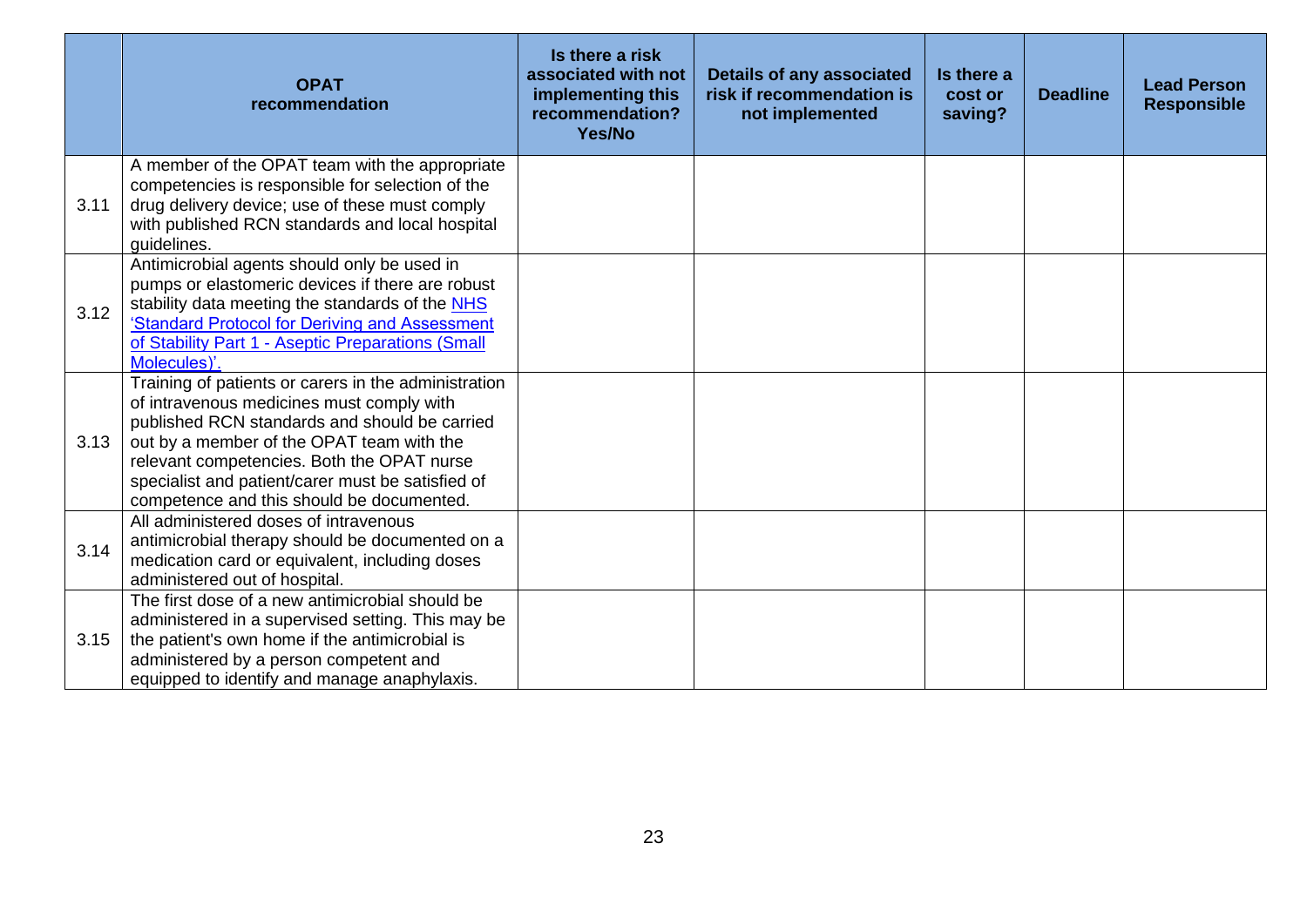# **4. Monitoring of the patient during OPAT – Part 1**

<span id="page-23-0"></span>

|     | <b>OPAT</b><br>recommendation                                                                                                                                                                                                                                                                                                                     | Is the<br>recommendation<br>relevant?<br>Yes/No | <b>Current activity/evidence</b> |
|-----|---------------------------------------------------------------------------------------------------------------------------------------------------------------------------------------------------------------------------------------------------------------------------------------------------------------------------------------------------|-------------------------------------------------|----------------------------------|
| 4.1 | Patients with skin and soft tissue infection should be reviewed<br>daily by the OPAT team to optimize speed of intravenous to<br>oral switch.                                                                                                                                                                                                     |                                                 |                                  |
| 4.2 | There should be a weekly multidisciplinary meeting/virtual<br>ward round, including as a minimum the OPAT specialist<br>nurse, OPAT physician, infection specialist and antimicrobial<br>pharmacist, to discuss progress (including safety monitoring<br>and outcome) of patients receiving OPAT.                                                 |                                                 |                                  |
| 4.3 | Patients receiving in excess of 1 week of antimicrobial<br>therapy should be regularly reviewed by a member of the<br>OPAT team, in addition to discussion at the weekly multi-<br>disciplinary team meeting. The frequency and type of review<br>should be agreed locally.                                                                       |                                                 |                                  |
| 4.4 | Patients should have blood tests performed at least weekly.<br>Blood tests should include full blood count, renal and liver<br>function, C-reactive protein (CRP) and therapeutic drug<br>monitoring where appropriate. Other tests may be required for<br>specific indications or therapies.                                                     |                                                 |                                  |
| 4.5 | The OPAT team is responsible for monitoring clinical<br>response to antimicrobial management and blood<br>investigations, and for reviewing the treatment plan, in<br>conjunction/consultation with the referring specialist as<br>necessary.                                                                                                     |                                                 |                                  |
| 4.6 | There should be a mechanism in place for urgent discussion<br>and review of emergent clinical problems during therapy<br>according to clinical need. There should be a clear pathway<br>for 24 h immediate access to advice/review/admission for<br>OPAT patients and this should be communicated to the<br>patient both verbally and in writing. |                                                 |                                  |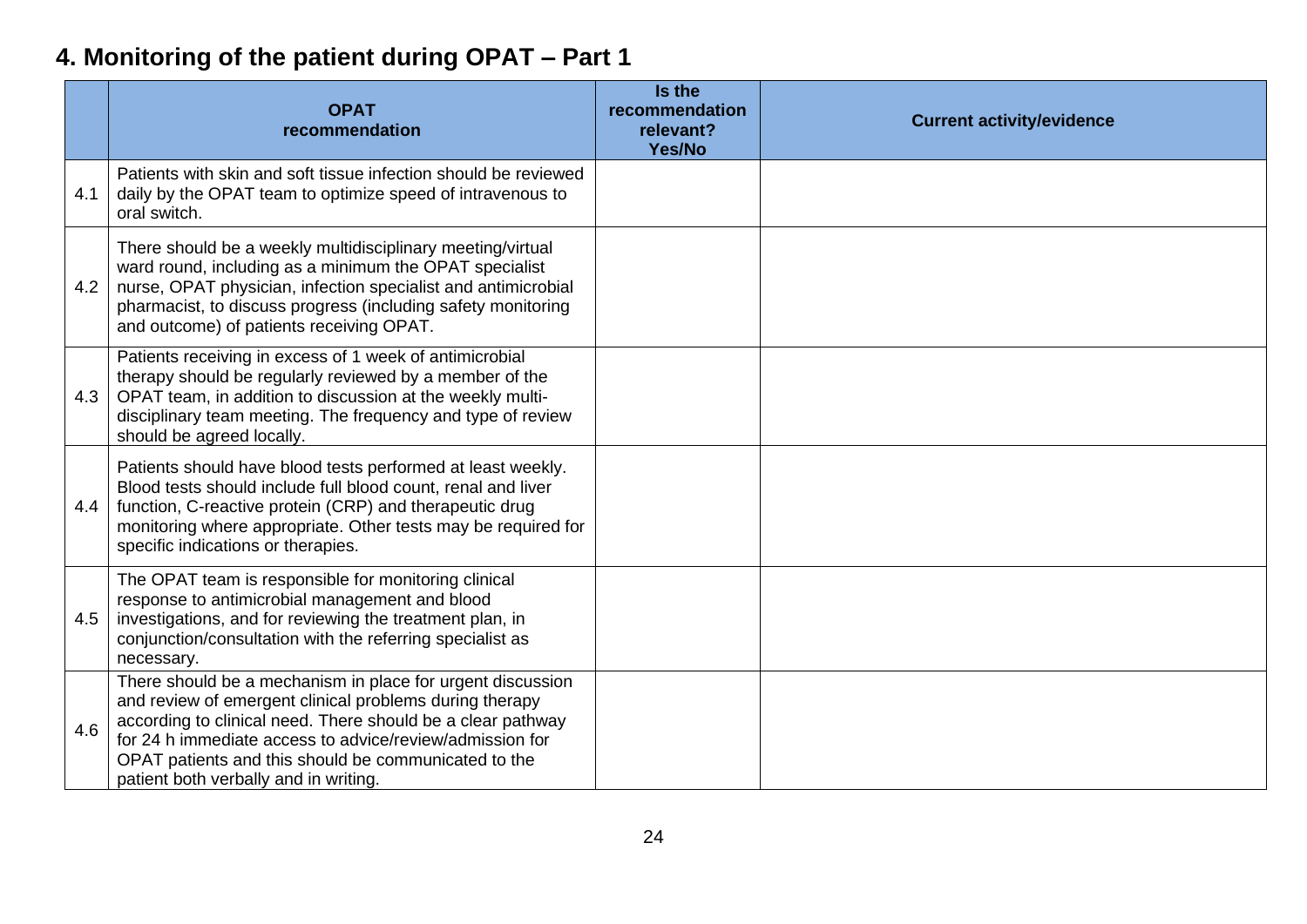# **4. Monitoring of the patient during OPAT – Part 2**

<span id="page-24-0"></span>

|     | <b>OPAT</b><br>recommendation                                                                                                                                                                                                                                                                                                                     | Is the<br>recommendation<br>met?<br><b>Yes/No/Partial</b> | <b>Reasons if recommendation</b><br>not met or partially met | <b>Actions needed to</b><br>implement recommendation |
|-----|---------------------------------------------------------------------------------------------------------------------------------------------------------------------------------------------------------------------------------------------------------------------------------------------------------------------------------------------------|-----------------------------------------------------------|--------------------------------------------------------------|------------------------------------------------------|
| 4.1 | Patients with skin and soft tissue infection should be reviewed<br>daily by the OPAT team to optimize speed of intravenous to<br>oral switch.                                                                                                                                                                                                     |                                                           |                                                              |                                                      |
| 4.2 | There should be a weekly multidisciplinary meeting/virtual<br>ward round, including as a minimum the OPAT specialist<br>nurse, OPAT physician, infection specialist and antimicrobial<br>pharmacist, to discuss progress (including safety monitoring<br>and outcome) of patients receiving OPAT.                                                 |                                                           |                                                              |                                                      |
| 4.3 | Patients receiving in excess of 1 week of antimicrobial<br>therapy should be regularly reviewed by a member of the<br>OPAT team, in addition to discussion at the weekly multi-<br>disciplinary team meeting. The frequency and type of review<br>should be agreed locally.                                                                       |                                                           |                                                              |                                                      |
| 4.4 | Patients should have blood tests performed at least weekly.<br>Blood tests should include full blood count, renal and liver<br>function, C-reactive protein (CRP) and therapeutic drug<br>monitoring where appropriate. Other tests may be required for<br>specific indications or therapies.                                                     |                                                           |                                                              |                                                      |
| 4.5 | The OPAT team is responsible for monitoring clinical<br>response to antimicrobial management and blood<br>investigations, and for reviewing the treatment plan, in<br>conjunction/consultation with the referring specialist as<br>necessary.                                                                                                     |                                                           |                                                              |                                                      |
| 4.6 | There should be a mechanism in place for urgent discussion<br>and review of emergent clinical problems during therapy<br>according to clinical need. There should be a clear pathway<br>for 24 h immediate access to advice/review/admission for<br>OPAT patients and this should be communicated to the<br>patient both verbally and in writing. |                                                           |                                                              |                                                      |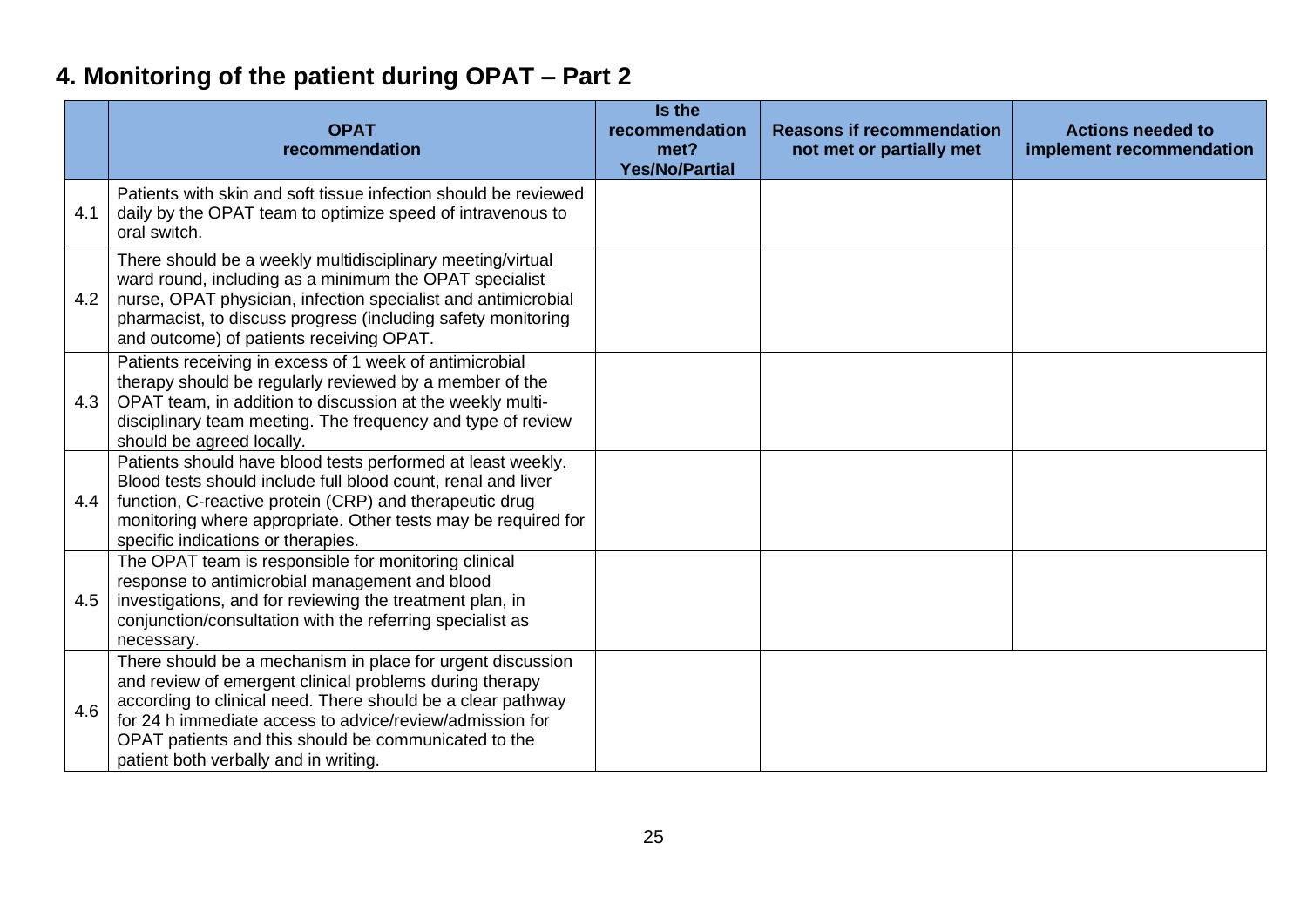# **4. Monitoring of the patient during OPAT – Part 3**

<span id="page-25-0"></span>

|     | <b>OPAT</b><br>recommendation                                                                                                                                                                                                                                                                                                                     | Is there a risk<br>associated with<br>not implementing<br>this<br>recommendation?<br>Yes/No | <b>Details of any</b><br>associated risk if<br>recommendation is<br>not implemented | Is there<br>a cost or<br>saving? | <b>Deadline</b> | <b>Lead Person</b><br><b>Responsible</b> |
|-----|---------------------------------------------------------------------------------------------------------------------------------------------------------------------------------------------------------------------------------------------------------------------------------------------------------------------------------------------------|---------------------------------------------------------------------------------------------|-------------------------------------------------------------------------------------|----------------------------------|-----------------|------------------------------------------|
| 4.1 | Patients with skin and soft tissue infection should be reviewed<br>daily by the OPAT team to optimize speed of intravenous to<br>oral switch.                                                                                                                                                                                                     |                                                                                             |                                                                                     |                                  |                 |                                          |
| 4.2 | There should be a weekly multidisciplinary meeting/virtual<br>ward round, including as a minimum the OPAT specialist<br>nurse, OPAT physician, infection specialist and antimicrobial<br>pharmacist, to discuss progress (including safety monitoring<br>and outcome) of patients receiving OPAT.                                                 |                                                                                             |                                                                                     |                                  |                 |                                          |
| 4.3 | Patients receiving in excess of 1 week of antimicrobial<br>therapy should be regularly reviewed by a member of the<br>OPAT team, in addition to discussion at the weekly multi-<br>disciplinary team meeting. The frequency and type of review<br>should be agreed locally.                                                                       |                                                                                             |                                                                                     |                                  |                 |                                          |
| 4.4 | Patients should have blood tests performed at least weekly.<br>Blood tests should include full blood count, renal and liver<br>function, C-reactive protein (CRP) and therapeutic drug<br>monitoring where appropriate. Other tests may be required for<br>specific indications or therapies.                                                     |                                                                                             |                                                                                     |                                  |                 |                                          |
| 4.5 | The OPAT team is responsible for monitoring clinical<br>response to antimicrobial management and blood<br>investigations, and for reviewing the treatment plan, in<br>conjunction/consultation with the referring specialist as<br>necessary.                                                                                                     |                                                                                             |                                                                                     |                                  |                 |                                          |
| 4.6 | There should be a mechanism in place for urgent discussion<br>and review of emergent clinical problems during therapy<br>according to clinical need. There should be a clear pathway<br>for 24 h immediate access to advice/review/admission for<br>OPAT patients and this should be communicated to the<br>patient both verbally and in writing. |                                                                                             |                                                                                     |                                  |                 |                                          |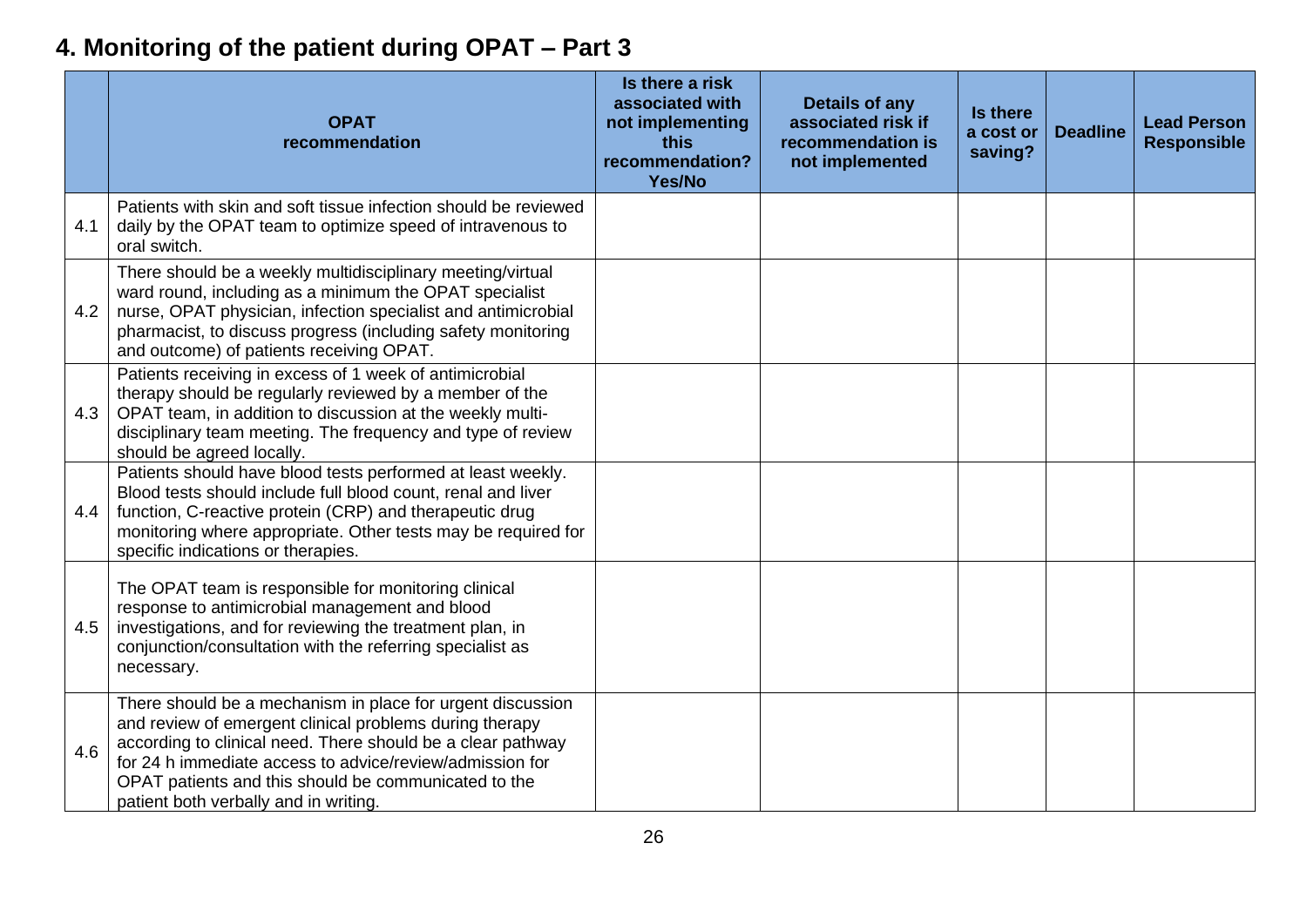# **5. Outcome monitoring and clinical governance – Part 1**

<span id="page-26-0"></span>

|     | <b>OPAT</b><br>recommendation                                                                                                                                                                                                                                                                                                                                                                                           | Is the<br>recommendation<br>relevant?<br>Yes/No | <b>Current activity/evidence</b> |
|-----|-------------------------------------------------------------------------------------------------------------------------------------------------------------------------------------------------------------------------------------------------------------------------------------------------------------------------------------------------------------------------------------------------------------------------|-------------------------------------------------|----------------------------------|
| 5.1 | Data on OPAT patients should be recorded prospectively for<br>service improvement and quality assurance including auditing<br>and benchmarking. A local database would facilitate this<br>process. This information should be shared with all relevant<br>stakeholders, including referring clinicians and general<br>practitioners and may contribute to a national registry.                                          |                                                 |                                  |
| 5.2 | Standard outcome criteria should be used on completion of<br>intravenous therapy and these should relate to patient<br>specific aims of therapy. Data on readmissions, death during<br>OPAT, adverse drug reactions, vascular access<br>complications and healthcare-associated infections, e.g.<br>Clostridioides difficile-associated diarrhoea and<br>Staphylococcus aureus bacteraemia, should also be<br>recorded. |                                                 |                                  |
| 5.3 | Risk assessment and audit of individual processes<br>(particularly new processes) should be undertaken as part of<br>the local clinical governance programme.                                                                                                                                                                                                                                                           |                                                 |                                  |
| 5.4 | Regular surveys of patient experience should be undertaken<br>in key patient groups (e.g. short-term treated groups such as<br>those with soft tissue infection and longer-term treatment<br>groups such as those with bone and joint infection).                                                                                                                                                                       |                                                 |                                  |
| 5.5 | There should be an annual review of the service to ensure<br>compliance with national recommendations.                                                                                                                                                                                                                                                                                                                  |                                                 |                                  |
| 5.6 | Each member of the OPAT team is responsible for personal<br>continuing professional development relating to best clinical<br>practice.                                                                                                                                                                                                                                                                                  |                                                 |                                  |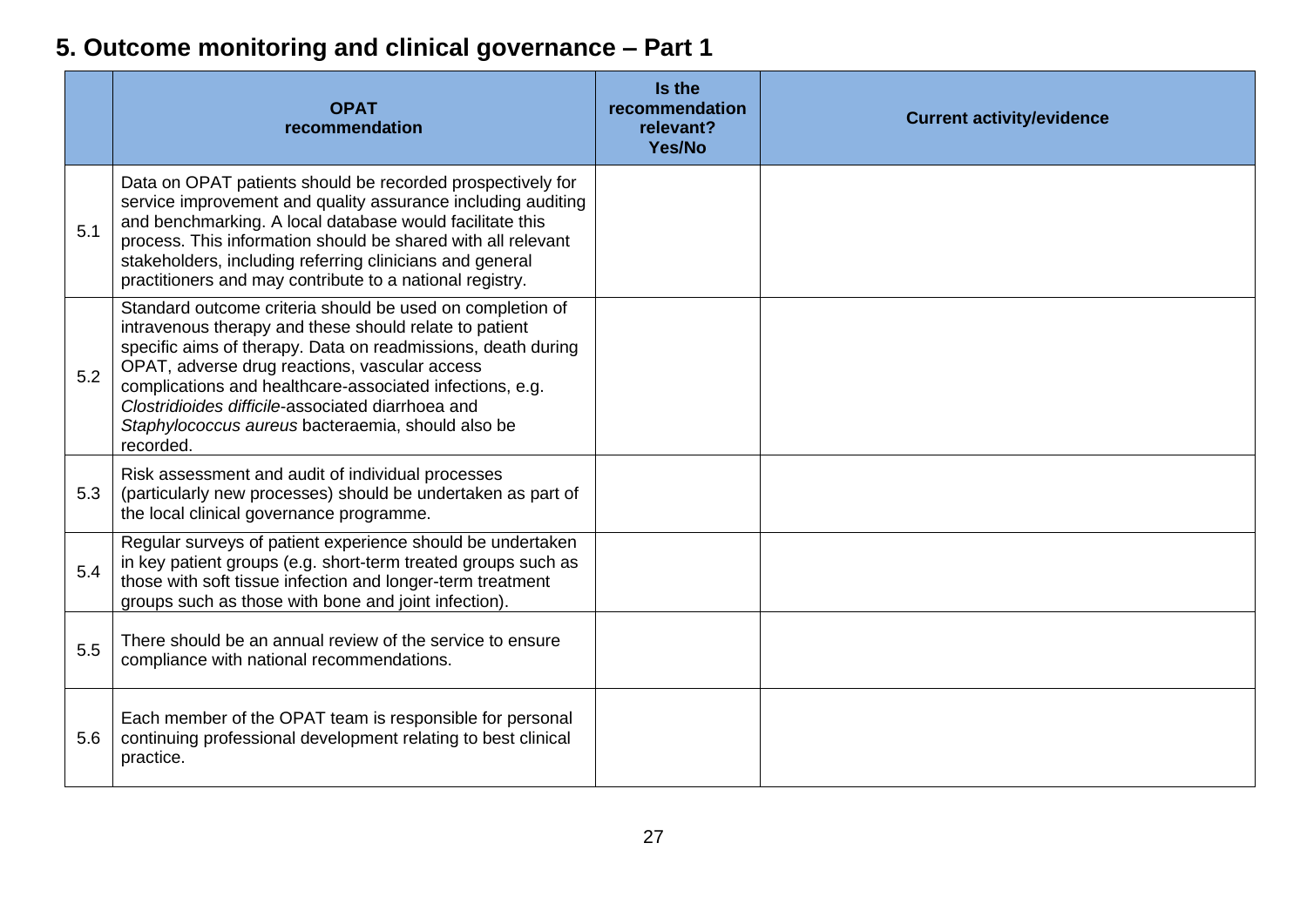# **5. Outcome monitoring and clinical governance – Part 2**

<span id="page-27-0"></span>

|     | <b>OPAT</b><br>recommendation                                                                                                                                                                                                                                                                                                                                                                                           | Is the<br>recommendation<br>met?<br><b>Yes/No/Partial</b> | <b>Reasons if recommendation</b><br>not met or partially met | <b>Actions needed to</b><br>implement recommendation |
|-----|-------------------------------------------------------------------------------------------------------------------------------------------------------------------------------------------------------------------------------------------------------------------------------------------------------------------------------------------------------------------------------------------------------------------------|-----------------------------------------------------------|--------------------------------------------------------------|------------------------------------------------------|
| 5.1 | Data on OPAT patients should be recorded prospectively for<br>service improvement and quality assurance including auditing<br>and benchmarking. A local database would facilitate this<br>process. This information should be shared with all relevant<br>stakeholders, including referring clinicians and general<br>practitioners and may contribute to a national registry.                                          |                                                           |                                                              |                                                      |
| 5.2 | Standard outcome criteria should be used on completion of<br>intravenous therapy and these should relate to patient<br>specific aims of therapy. Data on readmissions, death during<br>OPAT, adverse drug reactions, vascular access<br>complications and healthcare-associated infections, e.g.<br>Clostridioides difficile-associated diarrhoea and<br>Staphylococcus aureus bacteraemia, should also be<br>recorded. |                                                           |                                                              |                                                      |
| 5.3 | Risk assessment and audit of individual processes<br>(particularly new processes) should be undertaken as part of<br>the local clinical governance programme.                                                                                                                                                                                                                                                           |                                                           |                                                              |                                                      |
| 5.4 | Regular surveys of patient experience should be undertaken<br>in key patient groups (e.g. short-term treated groups such as<br>those with soft tissue infection and longer-term treatment<br>groups such as those with bone and joint infection).                                                                                                                                                                       |                                                           |                                                              |                                                      |
| 5.5 | There should be an annual review of the service to ensure<br>compliance with national recommendations.                                                                                                                                                                                                                                                                                                                  |                                                           |                                                              |                                                      |
| 5.6 | Each member of the OPAT team is responsible for personal<br>continuing professional development relating to best clinical<br>practice.                                                                                                                                                                                                                                                                                  |                                                           |                                                              |                                                      |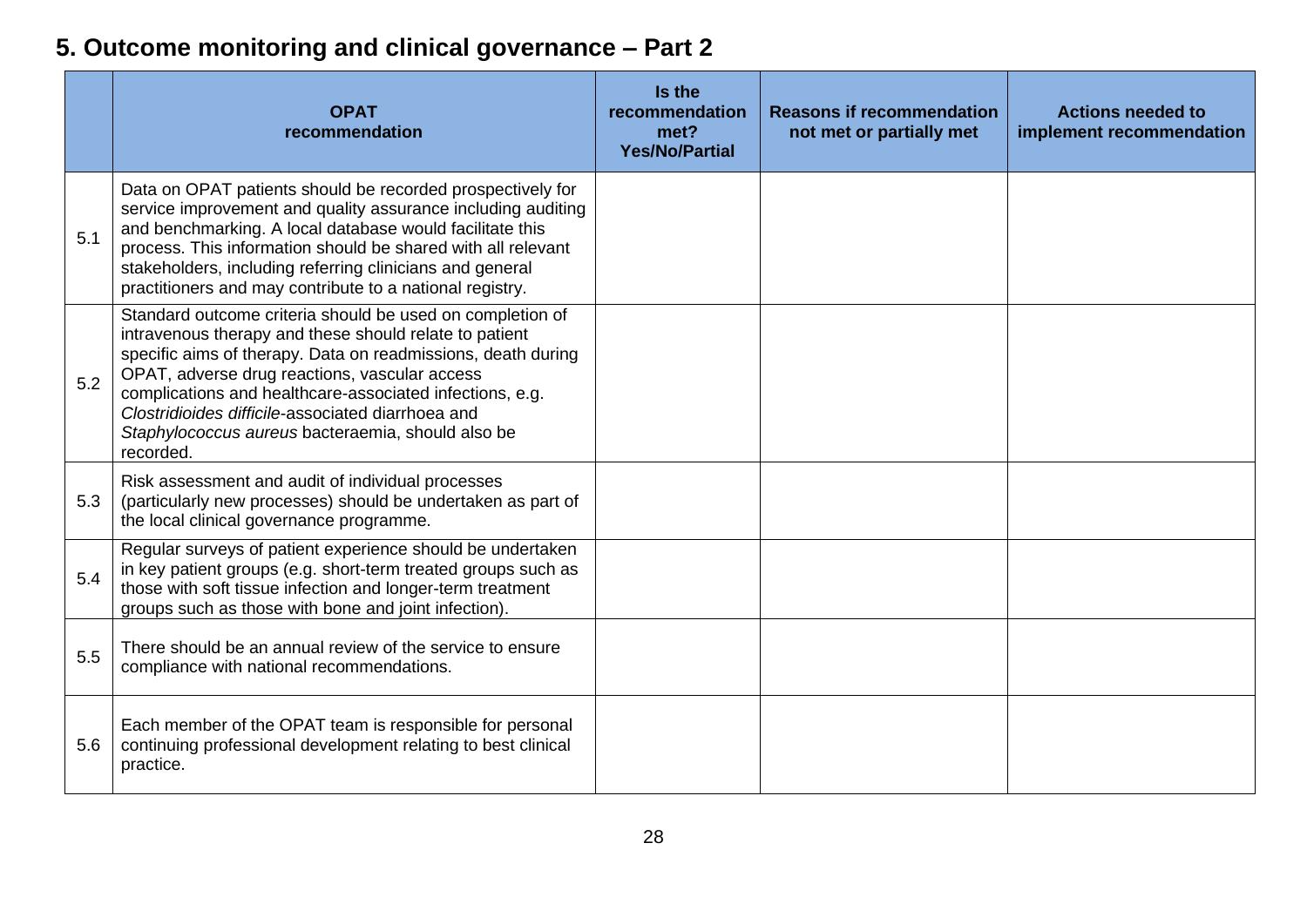# **5. Outcome monitoring and clinical governance – Part 3**

<span id="page-28-0"></span>

|     | <b>OPAT</b><br>recommendation                                                                                                                                                                                                                                                                                                                                                                                           | Is there a risk<br>associated with not<br>implementing this<br>recommendation?<br>Yes/No | <b>Details of any</b><br>associated risk if<br>recommendation is<br>not implemented | Is there a<br>cost or<br>saving? | <b>Deadline</b> | <b>Lead Person</b><br><b>Responsible</b> |
|-----|-------------------------------------------------------------------------------------------------------------------------------------------------------------------------------------------------------------------------------------------------------------------------------------------------------------------------------------------------------------------------------------------------------------------------|------------------------------------------------------------------------------------------|-------------------------------------------------------------------------------------|----------------------------------|-----------------|------------------------------------------|
| 5.1 | Data on OPAT patients should be recorded prospectively for<br>service improvement and quality assurance including auditing<br>and benchmarking. A local database would facilitate this<br>process. This information should be shared with all relevant<br>stakeholders, including referring clinicians and general<br>practitioners and may contribute to a national registry.                                          |                                                                                          |                                                                                     |                                  |                 |                                          |
| 5.2 | Standard outcome criteria should be used on completion of<br>intravenous therapy and these should relate to patient<br>specific aims of therapy. Data on readmissions, death during<br>OPAT, adverse drug reactions, vascular access<br>complications and healthcare-associated infections, e.g.<br>Clostridioides difficile-associated diarrhoea and<br>Staphylococcus aureus bacteraemia, should also be<br>recorded. |                                                                                          |                                                                                     |                                  |                 |                                          |
| 5.3 | Risk assessment and audit of individual processes<br>(particularly new processes) should be undertaken as part of<br>the local clinical governance programme.                                                                                                                                                                                                                                                           |                                                                                          |                                                                                     |                                  |                 |                                          |
| 5.4 | Regular surveys of patient experience should be undertaken<br>in key patient groups (e.g. short-term treated groups such as<br>those with soft tissue infection and longer-term treatment<br>groups such as those with bone and joint infection).                                                                                                                                                                       |                                                                                          |                                                                                     |                                  |                 |                                          |
| 5.5 | There should be an annual review of the service to ensure<br>compliance with national recommendations.                                                                                                                                                                                                                                                                                                                  |                                                                                          |                                                                                     |                                  |                 |                                          |
| 5.6 | Each member of the OPAT team is responsible for personal<br>continuing professional development relating to best clinical<br>practice.                                                                                                                                                                                                                                                                                  |                                                                                          |                                                                                     |                                  |                 |                                          |